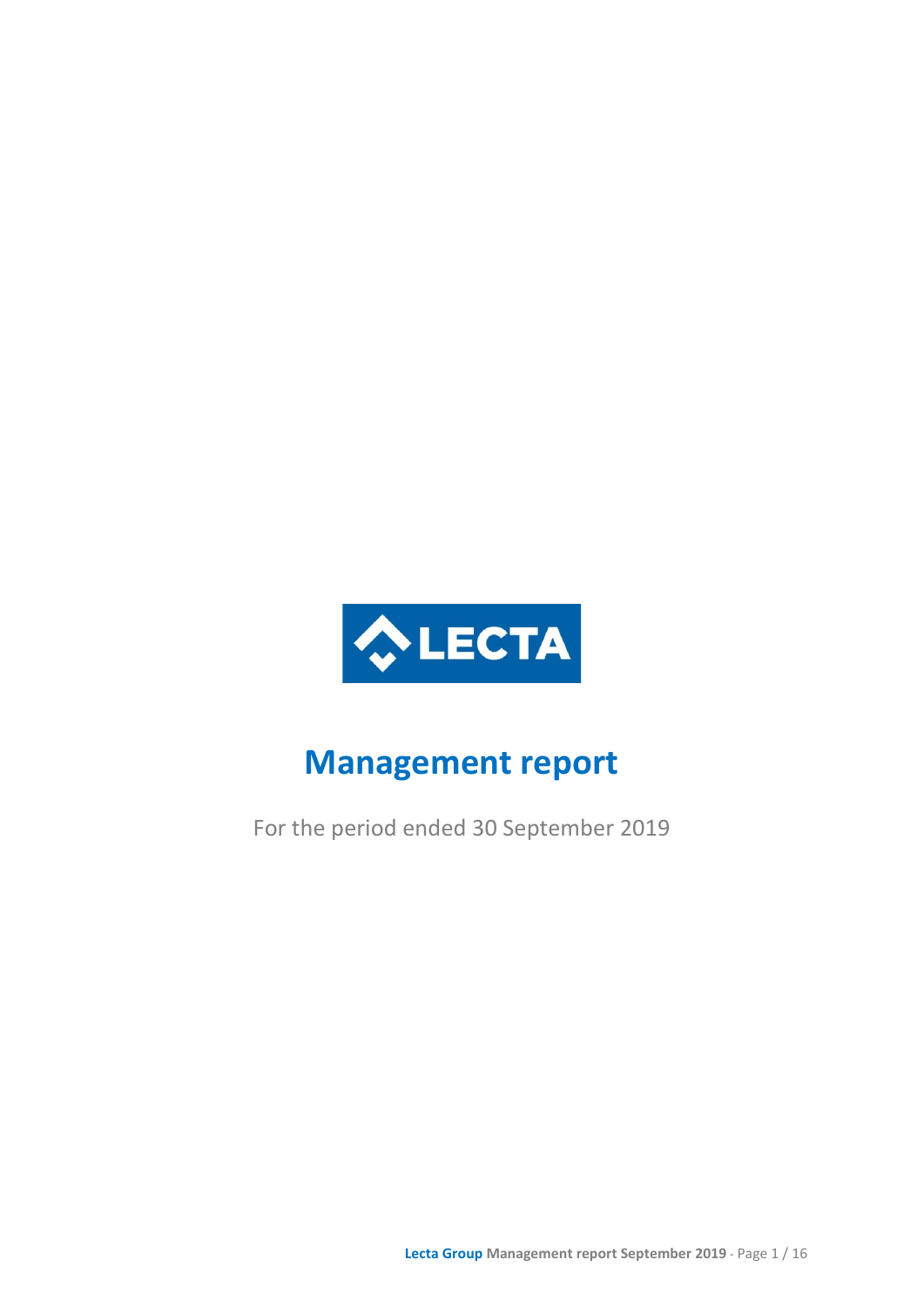The discussion contained herein is based on our reviewed interim financial information for the periods ended 30 September 2019 and 30 September 2018.

# **RESULTS OF OPERATIONS**

## **Presentation of Financial Data**

Lecta consolidated financial statements are prepared in accordance with IFRS adopted by the European Union.

## **Segment reporting**

Lecta Group's activity is analyzed through three lines of products and services

- Coated Woodfree;
- Specialties;
- Purchased Products.

Lecta's revenue consists of net sales of paper and sales of energy (see the section Revenue in the Interim Financial statements). The core activity of Lecta is to produce and sell paper. In this context, Lecta operates cogeneration plants that burn gas and produce electricity and steam. The production of steam is internally consumed, while the production of electricity can be internally consumed or sold to the grid. For the segment reporting, the sale of electricity to the grid is not considered as revenue but as reduction in energy cost to produce paper.

The following table compares sales and profit information of the products and services for the periods ended 30 September 2019, with the same period of last year and the prior quarter:

|                                | <b>Net Sales of Paper</b> |             |          |        |      |                |          |        |      |      |          |        |
|--------------------------------|---------------------------|-------------|----------|--------|------|----------------|----------|--------|------|------|----------|--------|
| <b>Products &amp; Services</b> | Jan to Sept               | Jan to Sept | Change   |        | Q3   | Q <sub>3</sub> | Change   |        | Q3   | Q2   | Change   |        |
| (in EUR M)                     | 2019                      | 2018        | absolute | %      | 2019 | 2018           | absolute |        | 2019 | 2019 | absolute | %      |
| Coated Woodfree                | 485                       | 561         | $-76$    | $-14%$ | 143  | 180            | $-37$    | $-20%$ | 143  | 156  | $-13$    | $-8%$  |
| Specialties                    | 365                       | 352         | $+13$    | $+4%$  | 114  | 122            | -8       | $-7%$  | 114  | 122  | -8       | $-7%$  |
| Purchased products             | 124                       | 130         | -b.      | $-5%$  | 37   | 38             |          | $-3%$  | 37   | 43   | -6       | $-15%$ |
| Total                          | 974                       | 1.044       | $-69$    | $-7%$  | 294  | 340            | $-46$    | $-14%$ | 294  | 321  | $-28$    | $-9%$  |

|                                | <b>EBITDA</b> |             |          |        |      |      |          |        |      |      |          |        |
|--------------------------------|---------------|-------------|----------|--------|------|------|----------|--------|------|------|----------|--------|
| <b>Products &amp; Services</b> | Jan to Sept   | Jan to Sept | Change   |        | Q3   | Q3   | Change   |        | Q3   | Q2   | Change   |        |
| (in EUR M)                     | 2019          | 2018        | absolute | %      | 2019 | 2018 | absolute | %      | 2019 | 2019 | absolute | %      |
| Coated Woodfree                | 23            | 38          | $-15$    | $-39%$ | 4    |      | $-4$     | $-49%$ | 4    | 11   | $\sim$   | $-64%$ |
| Specialties                    | 38            | 49          | $-11$    | $-22%$ | 8    |      | -9       | $-51%$ | 8    | 13   | $-$      | $-38%$ |
| Purchased products             | 6.            |             | $+1$     | $+31%$ |      |      | $+0$     | $+9%$  |      |      | $\sim$   | $-31%$ |
| Total                          | 67            | 91          | $-24$    | $-26%$ | 14   | 26   | $-L$     | $-47%$ | 14   | 27   | $-13$    | $-48%$ |

|                                | <b>EBITDA Margin</b> |             |                   |      |       |                   |                |       |                   |  |
|--------------------------------|----------------------|-------------|-------------------|------|-------|-------------------|----------------|-------|-------------------|--|
| <b>Products &amp; Services</b> | Jan to Sept          | Jan to Sept | Change            | Q3   | Q3    | Change            | Q <sub>3</sub> | Q2    | Change            |  |
|                                | 2019                 | 2018        | Percentage points | 2019 | 2018  | Percentage points | 2019           | 2019  | Percentage points |  |
| Coated Woodfree                | 4.8%                 | 6.7%        | $-2.0$            | 2.8% | 4.4%  | $-1.6$            | 2.8%           | 7.2%  | $-4.4$            |  |
| Specialties                    | 10.5%                | 13.9%       | $-3.4$            | 7.2% | 13.7% | $-6.5$            | 7.2%           | 10.8% | $-3.6$            |  |
| Purchased products             | 5.0%                 | 3.6%        | $+1.4$            | 4.3% | 3.8%  | $+0.5$            | 4.3%           | 5.4%  | $-1.0$            |  |
| Total                          | 6.9%                 | 8.8%        | $-1.8$            | 4.7% | 7.7%  | $-3.0$            | 4.7%           | 8.3%  | $-3.6$            |  |

#### **Evolution of Net Sales of Paper, EBITDA, and EBITDA Margin:**

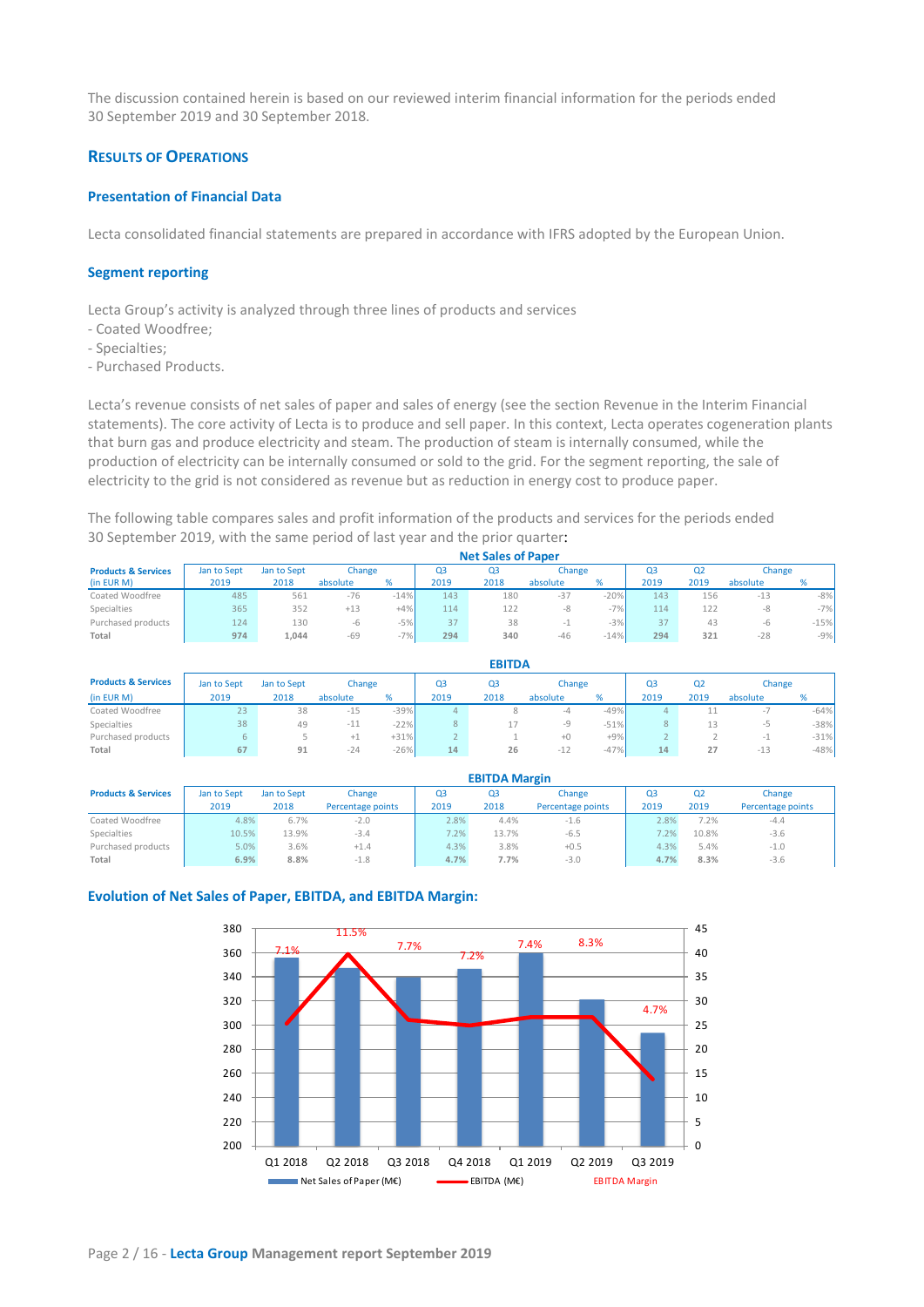

# **Breakdown of Net Sales of Paper and EBITDA by Product and Service:**

In 3Q2019, the net sales of Coated Woodfree were €143 million vs €180 million in 3Q2018, a decrease of €37 million or -20%. The Ebitda at €4 million was lower than in 3Q2018 (€8 million). This decrease was mainly due to a reduction in sales volume and an increase in distribution costs, partly offset by an increase of net sales price and reductions in variable production costs and fixed expenses.

A new Enterprise Resource Planning system was implemented in June 2019 in Riva del Garda paper mill. The implementation was more challenging than expected, and resulted in a loss of production and deliveries of CWF from the mill, as well as extra cost. The estimated and accounted for EBITDA impact in 3Q 2019 was negative €(5.9) million. The mill is operating normally since the month of October.

Because of the implementation of IFRS 16 "Leases" as of 1 January 2019 (see Note 1.2 to the Interim financial statements), in 3Q2019 the Other operating costs except non-recurring items have been reduced by circa €1.0 million, while the Depreciation and the Finance costs have been increased.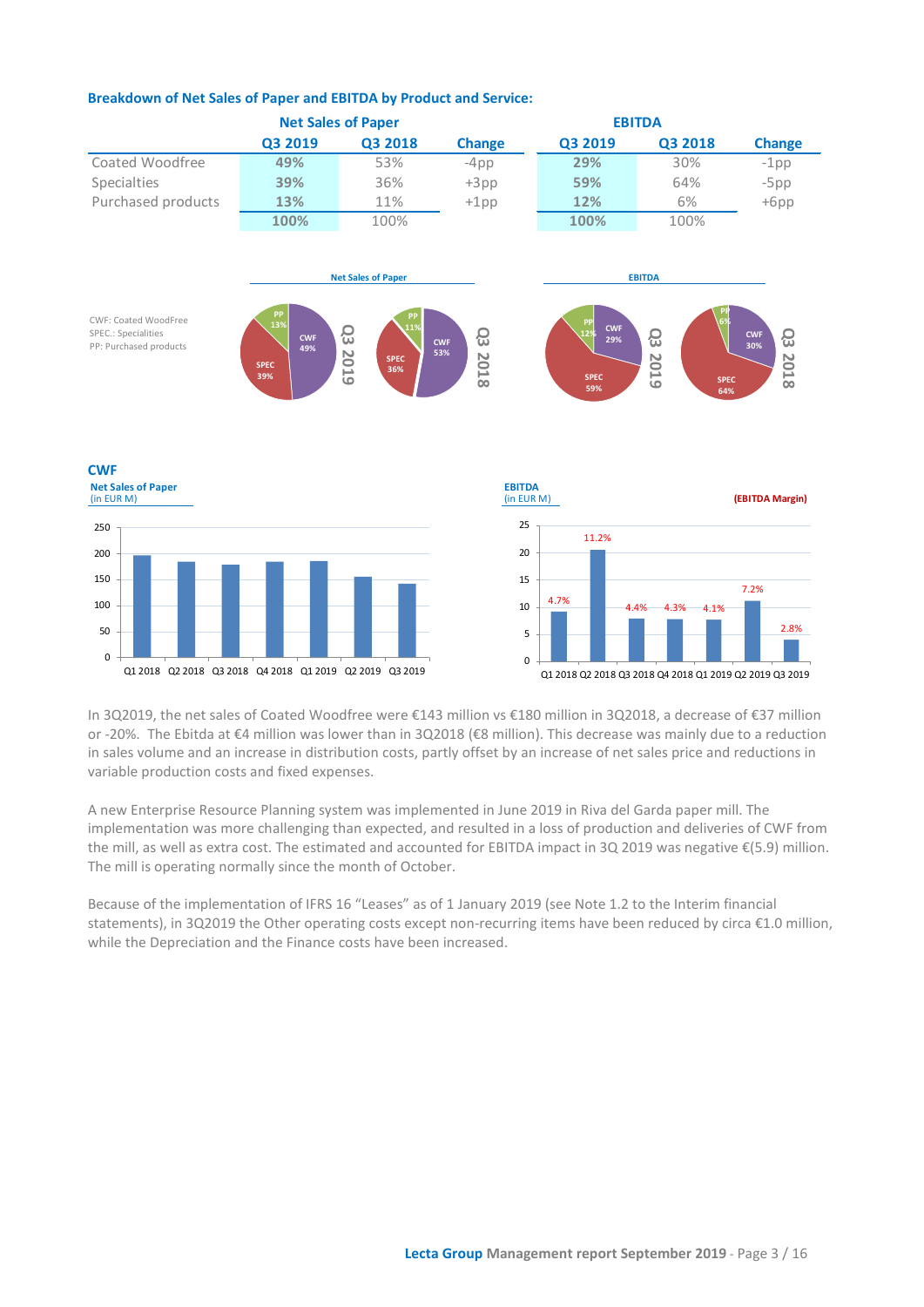# **Specialties**





In 3Q2019, the net sales of Specialties were €114 million vs €122 million in 3Q2018, a decrease of €8 million or -7%. The Ebitda at €8 million was lower than in 3Q2018 (€17 million). This decrease was mainly due to reductions in sales volume and net sales price, an increase in variable production costs, partly offset by decreases in distribution costs and fixed expenses.

During 3Q2019 the volume suffered due to:

- Uncertainties prior to the announcement of the Lock-Up Agreement (see section Events after the statement of financial position);
- The necessity to divert some UWF production capacity to replace the temporary CWF production shortfall, consequence of Garda's ERP implementation issues;
- Continued decline of Carbonless demand.

Because of the implementation of IFRS 16 "Leases" as of 1 January 2019 (see Note 1.2 to the Interim financial statements), in 3Q2019 the Other operating costs except non-recurring items have been reduced by circa €0.3 million, while the Depreciation and the Finance costs have been increased.



**Purchased products**

In 3Q2019, the net sales of Purchased products were €37 million vs €38 million in 3Q2018, a decrease of €1 million or 3%. The Ebitda at €1.6 million was slightly higher than in 3Q2018 (€1.5 million).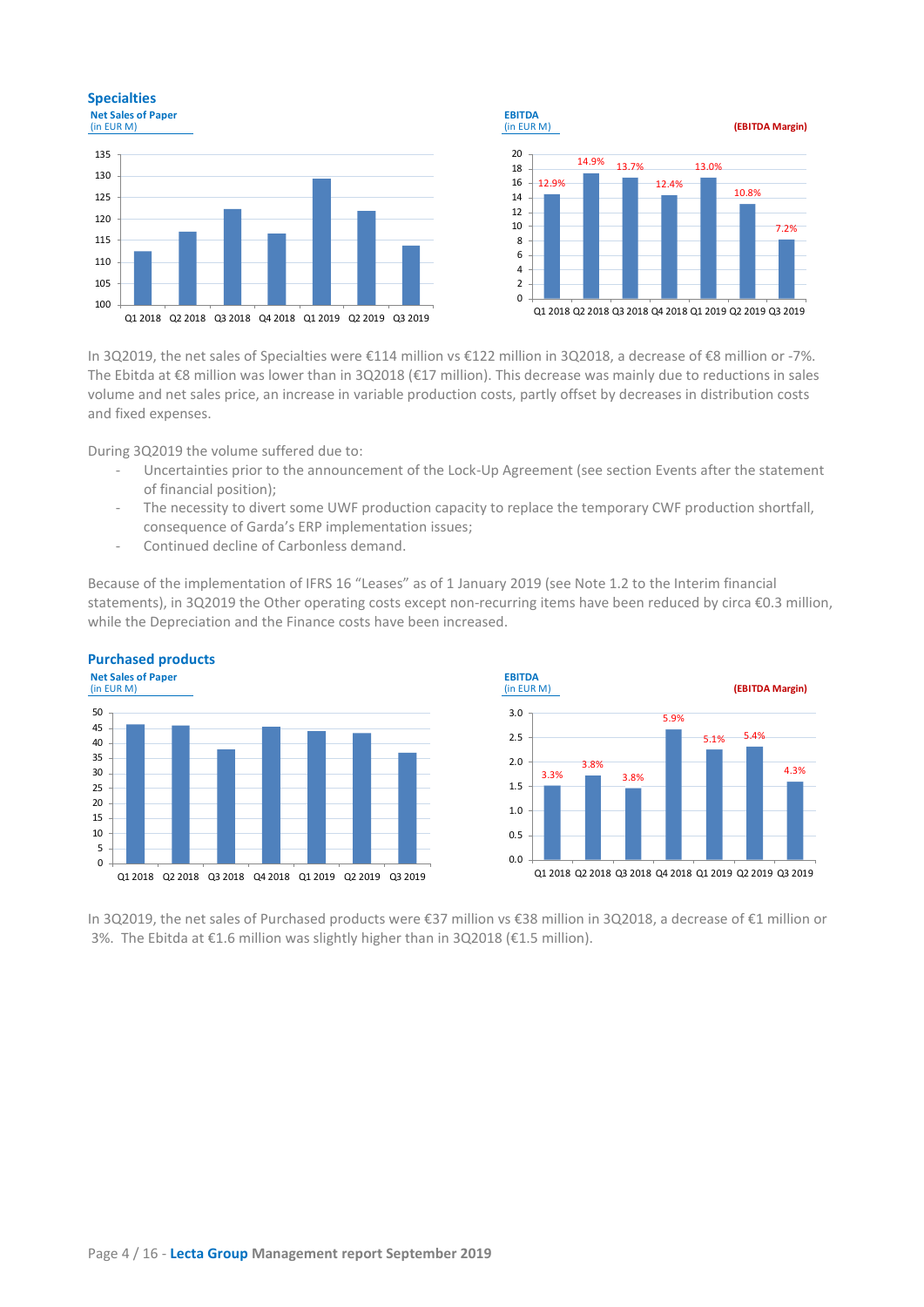# **Three Months Ended 30 September 2019 Compared to Three Months Ended 30 September 2018**

The following table sets forth Lecta's income statement line items in absolute numbers, as a percentage of revenue for the quarters ended 30 September 2019 and 30 September 2018 and in the percentage change quarter over quarter:

| (in millions of euro, except percentages)                    | 2019<br>(unaudited) | %                 | 2018<br>(unaudited) | %                 |         | Change % change |
|--------------------------------------------------------------|---------------------|-------------------|---------------------|-------------------|---------|-----------------|
| Volume sold (in thousands of metric tonnes)                  | 286.5               |                   | 339.4               |                   | $-52.9$ | $-15.6%$        |
| <b>Revenues</b>                                              |                     | 316.5 100.0       |                     | 366.7 100.0       | $-50.1$ | $-13.7%$        |
| Change in inventories of finished goods and work in progress | (2.9)               | (0.9)             | 3.9                 | 1.1               | $-6.8$  | $-173.9%$       |
| Raw materials and consumables used                           | $(160.8)$ $(50.8)$  |                   | $(187.3)$ $(51.1)$  |                   | $+26.5$ | $-14.2%$        |
| Labor costs                                                  |                     | $(45.7)$ $(14.4)$ |                     | $(47.7)$ $(13.0)$ | $+2.0$  | $-4.2%$         |
| Other operating costs except non-recurring items             |                     | $(93.3)$ $(29.5)$ | (109.3)             | (29.8)            | $+16.0$ | $-14.7%$        |
| <b>EBITDA</b>                                                | 13.9                | 4.4               | 26.2                | 7.1               | $-12.3$ | $-47.0\%$       |
| Depreciation                                                 | (14.1)              | (4.5)             | (13.5)              | (3.7)             | $-0.6$  | $+4.4%$         |
| Amortization                                                 | (0.0)               | (0.0)             | (0.0)               | (0.0)             | $+0.0$  | $-13.4%$        |
| Non-recurring items                                          | (3.4)               | (1.1)             | (0.4)               | (0.1)             | $-3.0$  |                 |
| <b>Profit from operations</b>                                | (3.7)               | (1.2)             | 12.2                | 3.3               | $-15.9$ | $-129.8%$       |
| Finance costs                                                | (15.3)              | (4.8)             | (14.8)              | (4.0)             | $-0.5$  | $+3.6%$         |
| Profit (loss) before tax from continuing operations          | (19.0)              | (6.0)             | (2.6)               | (0.7)             | $-16.4$ |                 |
| Income tax                                                   | (0.5)               | (0.2)             | (1.1)               | (0.3)             | $+0.6$  | $-51.7%$        |
| Profit (loss) after tax from continuing operations           | (19.5)              | (6.2)             | (3.7)               | (1.0)             | $-15.9$ |                 |
| Profit (loss) after tax from discontinued operations         | 0.0                 | 0.0               | 0.0                 | 0.0               | $+0.0$  |                 |
| Profit (loss) after tax                                      | 19.5)               | (6.2)             | (3.7)               | (1.0)             | $-15.9$ |                 |

#### **Three months ended 30 September**

#### **Revenue**

For the third quarter ended 30 September 2019, Lecta had revenue of €316.5 million versus €366.7 million in the third quarter ended 30 September 2018, a decrease of €50.1 million or -13.7%. This decrease was attributable to:

- Lower sales of CWF, Specialties and Purchased Products of €-46.2 million or -13.6%, from €339.8 million in 3Q2018 to €293.6 million in 3Q2019, resulting from lower sales volumes of 52,900 metric tons or -15.6%, 286,500 metric tons in 3Q2019 vs 339,400 metric tons in 3Q2018, but an increase in average net sales price of +24€/t or +2.4%, 1,025€/t in 3Q2019 vs 1,001€/t in 3Q2018. The reduction in sales volume was mainly due to the implementation of a new Enterprise Resource Planning system in June 2019 in Riva del Garda paper mill (see EBITDA).
- Lower sales of energy of €-3.9 million or -14.6%, from €26.9 million in 3Q2018 to €23.0 million in 3Q2019, resulting from higher sales volumes of 14,300 MWh or +5.3%, 284,000 MWh in 3Q2019 vs 269,700 MWh in 3Q2018, and a decrease in average sales price of -19€/MWh or -19%, 81€/MWh in 3Q2019 vs 100€/MWh in 3Q2018.

# **Raw Materials and Consumables Used**

The costs of raw materials and consumables used decreased by €26.5 million, or-14.2%, from €187.3 million in 3Q2018 to €160.8 million in 3Q2019, and as a percentage of revenue they decreased from 51.1% in 3Q2018 to 50.8% in 3Q2019. The absolute decrease was mainly attributable to lower produced and purchased volumes, and a decrease in the average consumption prices of pulp of -115€/t from 3Q2018 to 3Q2019.

## **Labor Costs**

Labor costs decreased by €2.0 million, or -4.2%, from €47.7 million in 3Q2018 to €45.7 million in 3Q2019, but as a percentage of revenue they increased from 13.0% in32Q2018 to 14.4% in 3Q2019. The headcount decreased by 92 heads, from 3,258 employees in 3Q2018 to 3,166 employees in 3Q2019.

#### **Other Operating Costs Except Non-recurring items**

Other operating costs except non-recurring items decreased by €16.0 million, or -14.7%, from €109.3 million in 3Q2018 to €93.3 million in 3Q2019, and as a percentage of revenue they decreased from 29.8% in 3Q2018 to 29.5% in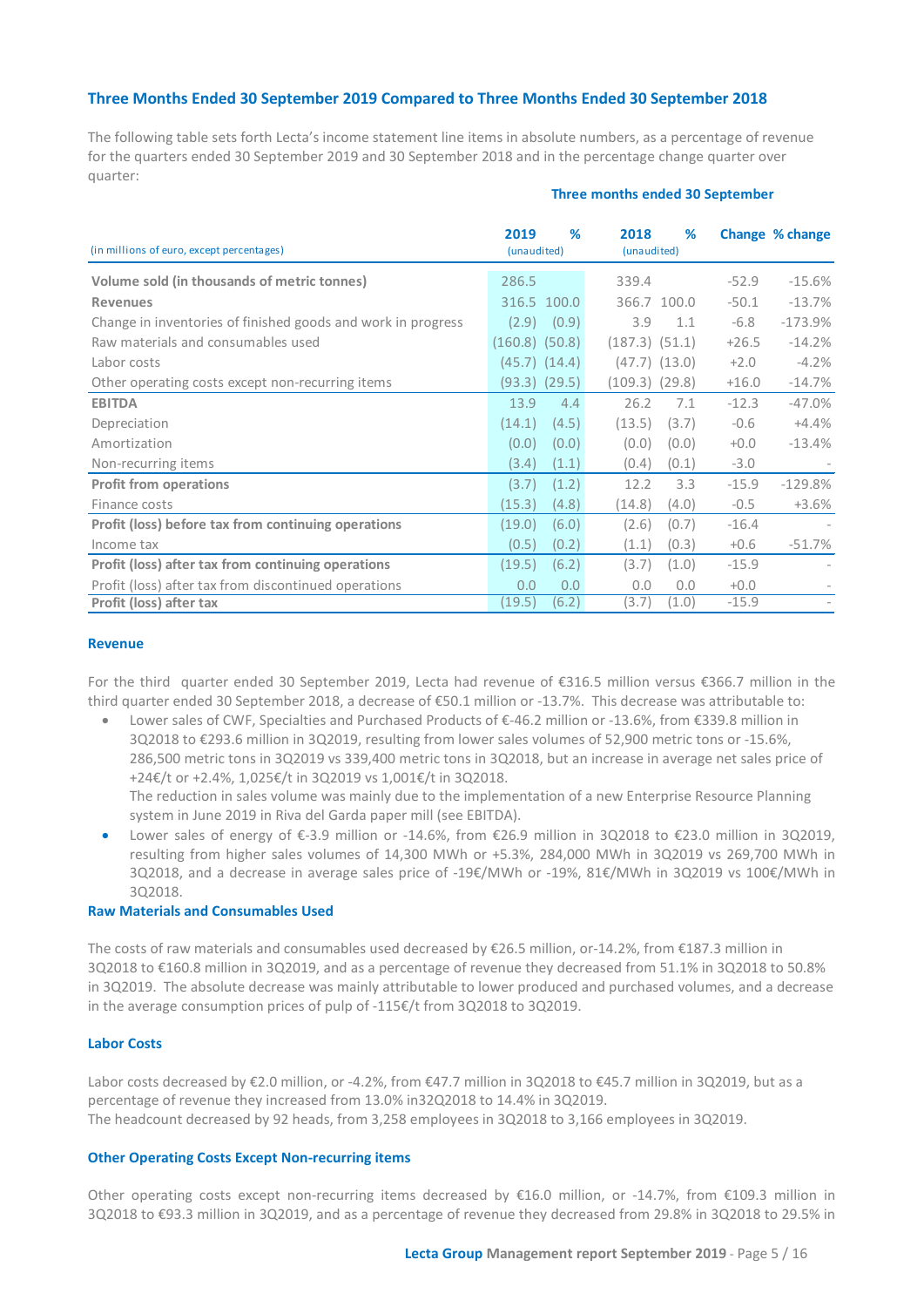3Q2019. The absolute decrease was essentially due to lower costs of energy, packaging, distribution, selling variable, maintenance, and production consumables, partly offset by higher costs of outsourcing and overhead.

## **EBITDA**

EBITDA decreased by €12.3 million, or -47%, from €26.2 million in 3Q2018 to €13.9 million in 3Q2019. This decrease was the result of lower sales of paper in volume, higher outsourcing, and overhead costs, partly offset by lower net energy cost, costs of packaging, distribution, selling variable, labor, maintenance, and production consumables, in a context of higher unit gross margin.

A new Enterprise Resource Planning system was implemented in June 2019 in Riva del Garda paper mill. The implementation was more challenging than expected, and resulted in a loss of production and deliveries of CWF from the mill, as well as extra cost. The estimated and accounted for EBITDA impact in 3Q 2019 was negative €(5.9) million. The mill is operating normally since the month of October.

Because of the implementation of IFRS 16 "Leases" as of 1 January 2019 (see Note 1.2 to the Interim financial statements), in 3Q2019 the Other operating costs except non-recurring items have been reduced by circa €1.4 million, while the Depreciation and the Finance costs have been increased.

#### **Depreciation and Amortization**

Depreciation and amortization increased by €0.6 million, from €13.6 million in 3Q2018 to €14.1 million in 3Q2019, of which €1.2 million due to the implementation of IFRS 6 "Leases" (see EBITDA).

#### **Non-recurring items**

In 3Q2019, Lecta recorded a non-recurring charge of €3.4 million, including €1.7 million of Organization efficiency program and €1.8 million in relation with the recapitalization of the Group (see also the sections Projects and plans, and Events after the the Statement of Financial Position Date). In 3Q2018, Lecta recorded a non-recurring charge of €0.4 million, including €1.0 million of Organization efficiency program.

#### **Finance Costs**

Finance costs increased by €0.5 million or +3.6%, from €14.8 million in 3Q2018 to €15.3 million in 3Q2019, of which €0.2 million due to the implementation of IFRS 16 "Leases" (see EBITDA).

#### **Income Tax**

Lecta recorded income tax charges of €0.5 million in 3Q2019 and €1.1 million in 3Q2018.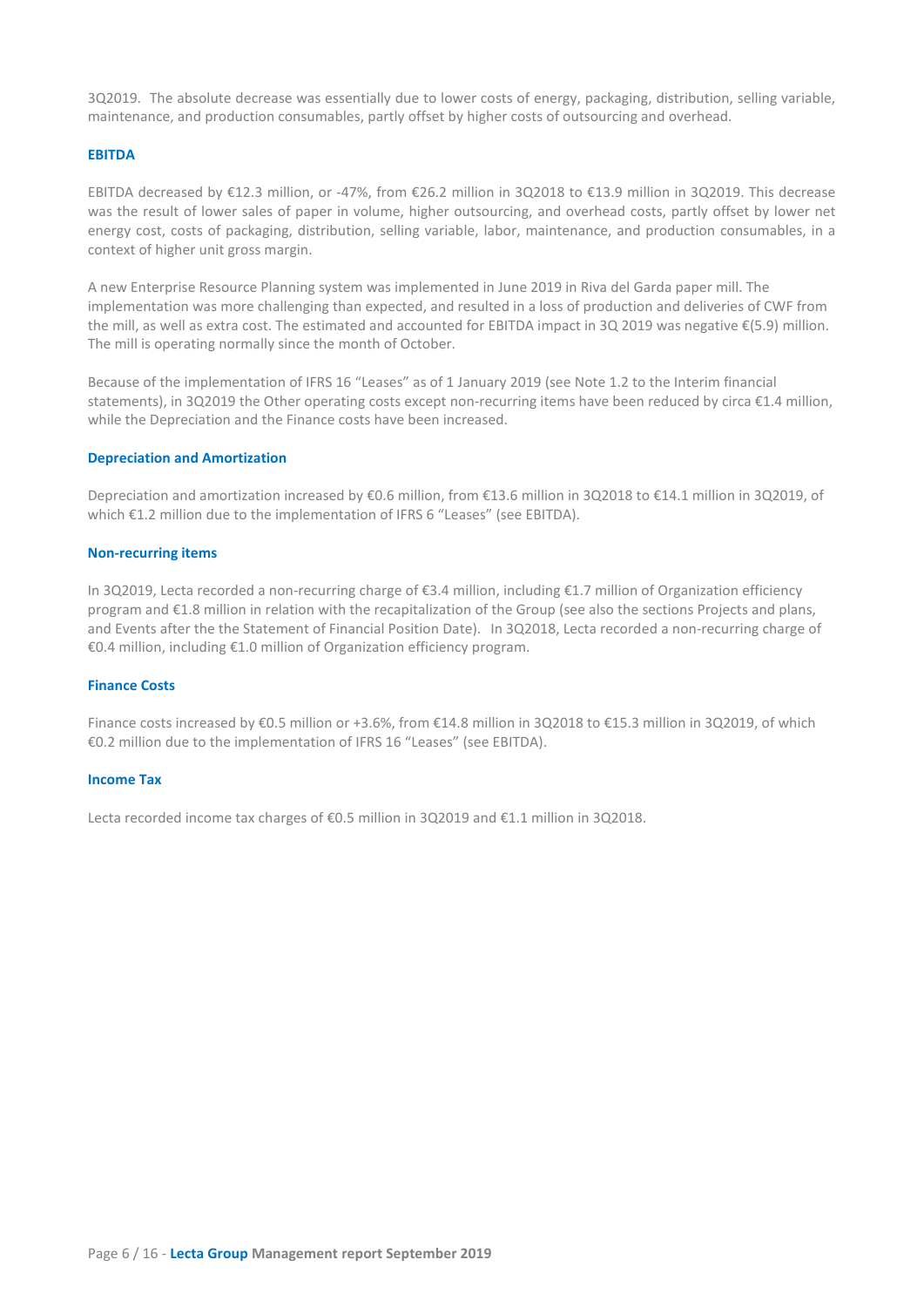# **Nine Months Ended 30 September 2019 Compared to Nine Months Ended 30 September 2018**

The following table sets forth Lecta's income statement line items in absolute numbers, as a percentage of revenue for the nine months ended 30 September 2019 and 30 September 2018 and in the percentage change period over period:

| (in millions of euro, except percentages)                    | 2019<br>(unaudited) | %     | 2018<br>(unaudited) | %     |          | Change % change |
|--------------------------------------------------------------|---------------------|-------|---------------------|-------|----------|-----------------|
| Volume sold (in thousands of metric tonnes)                  | 953.2               |       | 1,084.3             |       | $-131.2$ | $-12.1%$        |
| <b>Revenues</b>                                              | 1,051.1 100.0       |       | 1,113.8 100.0       |       | $-62.6$  | $-5.6%$         |
| Change in inventories of finished goods and work in progress | (14.2)              | (1.4) | 22.9                | 2.1   | $-37.2$  | $-161.9%$       |
| Raw materials and consumables used                           | (534.6) (50.9)      |       | $(591.4)$ $(53.1)$  |       | $+56.8$  | $-9.6%$         |
| Labor costs                                                  | (139.2) (13.2)      |       | $(144.3)$ $(13.0)$  |       | $+5.1$   | $-3.5%$         |
| Other operating costs except non-recurring items             | $(295.7)$ $(28.1)$  |       | $(309.7)$ $(27.8)$  |       | $+14.0$  | $-4.5%$         |
| <b>EBITDA</b>                                                | 67.4                | 6.4   | 91.3                | 8.2   | $-23.9$  | $-26.2%$        |
| Depreciation                                                 | (43.4)              | (4.1) | (38.7)              | (3.5) | $-4.7$   | $+12.1%$        |
| Amortization                                                 | (0.1)               | (0.0) | 0.5                 | 0.0   | $-0.7$   | $-123.5%$       |
| Non-recurring items                                          | (5.1)               | (0.5) | (2.4)               | (0.2) | $-2.7$   | $+112.5%$       |
| <b>Profit from operations</b>                                | 18.9                | 1.8   | 50.8                | 4.6   | $-32.0$  | $-62.9%$        |
| Finance costs                                                | (46.2)              | (4.4) | (46.3)              | (4.2) | $+0.1$   | $-0.2%$         |
| Profit (loss) before tax from continuing operations          | (27.3)              | (2.6) | 4.5                 | 0.4   | $-31.9$  |                 |
| Income tax                                                   | (4.8)               | (0.5) | (6.3)               | (0.6) | $+1.4$   | $-23.0%$        |
| Profit (loss) after tax from continuing operations           | (32.2)              | (3.1) | (1.7)               | (0.2) | $-30.4$  |                 |
| Profit (loss) after tax from discontinued operations         | 0.0                 | 0.0   | 0.0                 | 0.0   | $+0.0$   |                 |
| Profit (loss) after tax                                      | (32.2)              | (3.1) | (1.7)               | (0.2) | $-30.4$  |                 |

#### **Nine months ended 30 September**

#### **Revenue**

For the nine months ended 30 September 2019, Lecta had revenue of €1,051.1 million versus €1,113.8 million in the nine months ended 30 September 2018, a decrease of €62.6 million or -5.6%. This decrease was attributable to:

• Lower sales of CWF, Specialties and Purchased Products of €69.3 million or -6.6%, from €1.043.7 million in September 2018 YTD to €974.4 million in September 2019 YTD, resulting from lower sales volumes of 131,200 metric tons or -12.1%, 953,200 metric tons in September 2019 YTD vs 1,084,300 metric tons in September 2018 YTD, but an increase in average net sales price of +60€/t or +6%, 1,022€/t in September 2019 YTD vs 963€/t in September 2019 YTD.

The reduction in sales volume was partly due to the implementation of a new Enterprise Resource Planning system in June 2019 in Riva del Garda paper mill (see EBITDA).

• Higher sales of energy of €6.7 million or +10%, from €70.1 million in September 2018 YTD to €76.8 million in September 2019 YTD, resulting from higher sales volumes of 90,500 MWh or +11%, 899,700 MWh in September 2019 YTD vs 809,100 MWh in September 2018 YTD, and a decrease in average sales price of 1€/MWh or -2%, 85€/MWh in September 2019 YTD vs 87€/MWh in September 2018 YTD.

## **Raw Materials and Consumables Used**

The costs of raw materials and consumables used decreased by €56.8 million, or-9.6,%, from €591.4 million in September 2018 YTD to €534.6 million in September 2019 YTD, and as a percentage of revenue they decreased from 53.1% in September 2018 YTD to 50.9% in September 2019 YTD. The absolute decrease was mainly attributable to lower produced and purchased volumes, and a decrease in the average consumption prices of pulp of -30€/t from September 2018 YTD to September 2019 YTD.

## **Labor Costs**

Labor costs decreased by €5.1 million, or -3.5%, from €144.3 million in September 2018 YTD to €139.2 million in September 2019 YTD, and as a percentage of revenue they increased from 13.0% in September 2018 YTD to 13.2% in September 2019 YTD.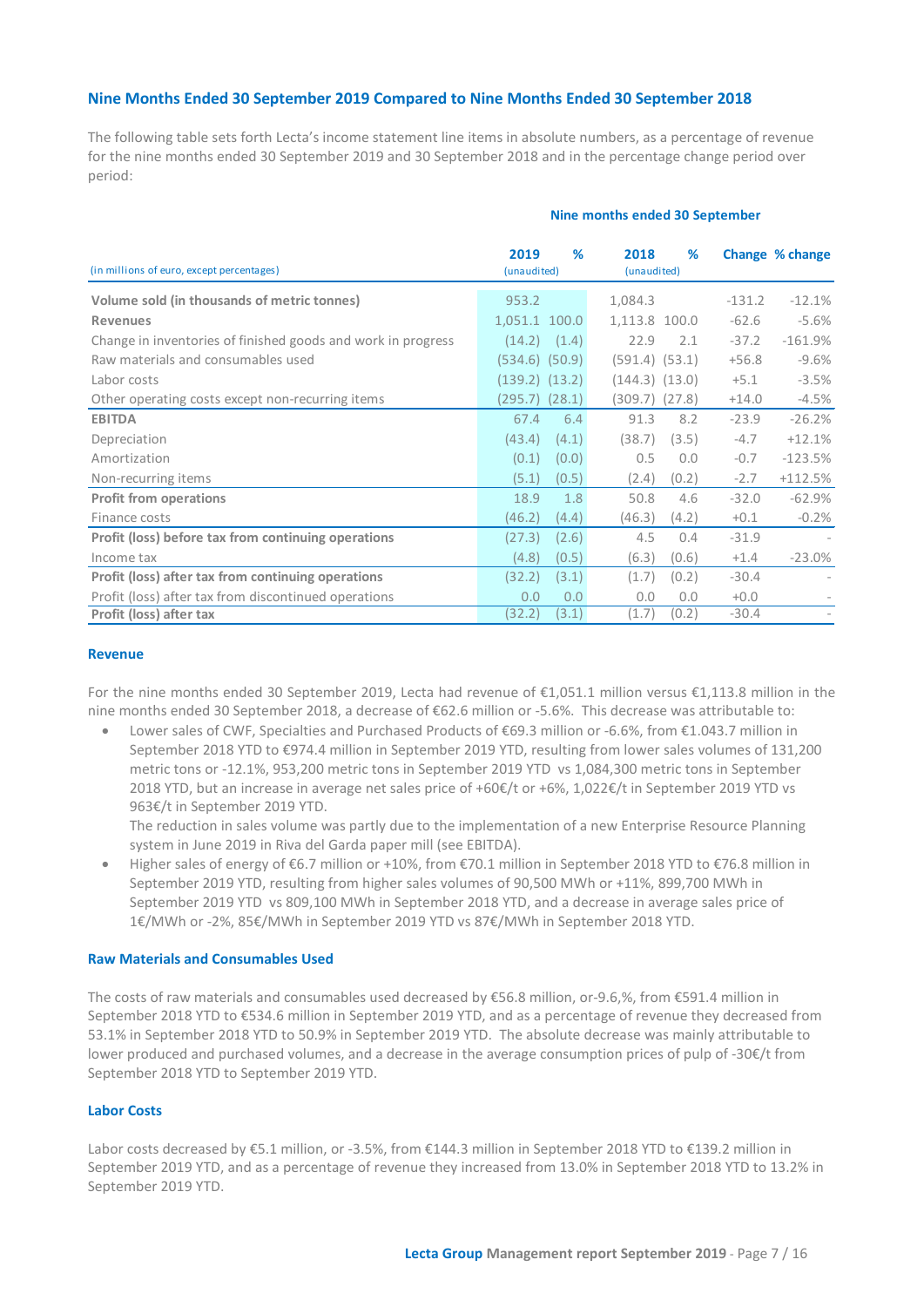The headcount decreased by 81 heads, from 3,249 employees in September 2018 YTD to 3,168 employees in September 2019 YTD.

## **Other Operating Costs Except Non-recurring items**

Other operating costs except non-recurring items decreased by €14.0 million, or -4.5%, from €309.7 million in September 2018 YTD to €295.7 million in September 2019 YTD, and as a percentage of revenue they increased from 27.8% in September 2018 YTD to 28.1% in September 2019 YTD. The absolute decrease was essentially due to lower costs of energy, packaging, distribution, selling variable, maintenance, and production consumables, partly offset by higher costs of outsourcing and overhead.

#### **EBITDA**

EBITDA decreased by €23.9 million, or -26.2%, from €91.3 million in September 2018 YTD to €67.4 million in September 2019 YTD. This decrease was the result of lower sales of paper in volume, higher net energy, outsourcing and overhead costs, partly offset by lower costs of packaging, distribution, selling variable, labor, maintenance, production consumables, in a context of higher unit gross margin.

A new Enterprise Resource Planning system was implemented in June 2019 in Riva del Garda paper mill. The implementation was more challenging than expected, and resulted in a loss of production and deliveries of CWF from the mill, as well as extra cost. The estimated and accounted for EBITDA impact in September 2019 YTD was negative €(7.7) million. The mill is operating normally since the month of October.

Because of the implementation of IFRS 16 "Leases" as of 1 January 2019 (see Note 1.2 to the Interim financial statements), in September 2019 YTD the Other operating costs except non-recurring items have been reduced by circa €4.1 million, while the Depreciation and the Finance costs have been increased.

#### **Depreciation and Amortization**

Depreciation and amortization increased by €5.4 million, from €38.1 million in September 2018 YTD to €43.5 million in September 2019 YTD, of which €3.7 million due to the implementation of IFRS 16 "Leases" (see EBITDA)..

#### **Non-recurring items**

In September 2019 YTD, Lecta recorded a non-recurring charge of €5.1 million, including €3.1 million of Organization efficiency program and €1.8 million in relation with the recapitalization of the Group (see also the sections Projects and plans, and Events after the the Statement of Financial Position Date). In September 2018 YTD, Lecta recorded a non-recurring charge of €2.4 million, including €2.5 million of Organization efficiency program.

#### **Finance Costs**

Finance costs decreased by €0.1 million or -0.2%, from €46.3 million in September 2018 YTD to €46.2 million in September 2019 YTD, despite an increase of €0.7 million due to the implementation of IFRS 16 "Leases" (see EBITDA)..

#### **Income Tax**

Lecta recorded income tax charges of €4.8 million in September 2019 YTD and €6.3 million in September 2018 YTD.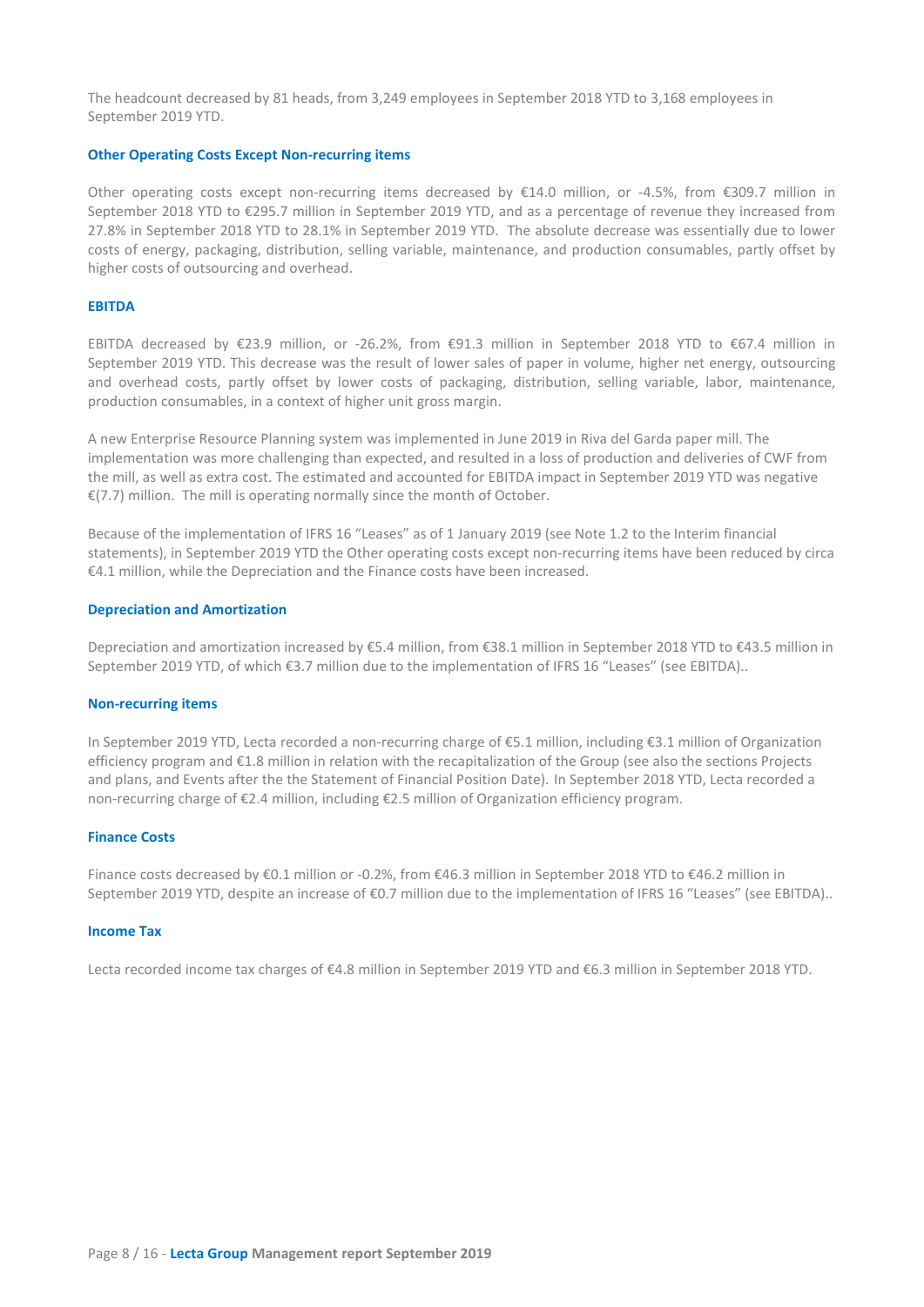# **LIQUIDITY AND CAPITAL RESOURCES**

# **Liquidity**

Lecta's primary sources of liquidity are cash from operating activities and the RCF credit line.

# **Notes**

On 27 July 2016, Lecta Group successfully completed its offering of €600 million new notes ("2016 notes"):

- €225 million of floating rate senior secured notes due 2022, bearing an interest rate of 3-month Euribor (with a floor at 0%) + 6.375%;

- €375 million of fixed rate senior secured notes due 2023, bearing an interest rate of 6.500%.

The 2016 notes are listed on the Official List of the Luxembourg Stock Exchange and traded on the Euro MTF market. See also the sections Projects and plans, and Events after the the Statement of Financial Position Date.

# **Credit Facilities**

Lecta has been making timely payments on the debt outstanding under its Credit Facilities.

As part of the refinancing made on 27 July 2016, Lecta successfully completed the negotiation of a €65 million RCF due 2022. €65 million were fully used at 30 September 2019.

See also the sections Projects and plans, and Events after the the Statement of Financial Position Date.

# **Cash**

At 30 September 2019 Lecta had €70.0 million of cash and cash equivalent.

# **Capital Resources**

Lecta's total capital resources amounted to €67.7 million in Total equity and €626.6 million in Non-current interestbearing borrowings as at 30 September 2019, compared to €108.0 million and €607.0 million, respectively, as at 30 September 2018. In addition, Current interest-bearing borrowings amounted to €80.6 million as at 30 September 2019, compared to €28.8 million as at 30 September 2018.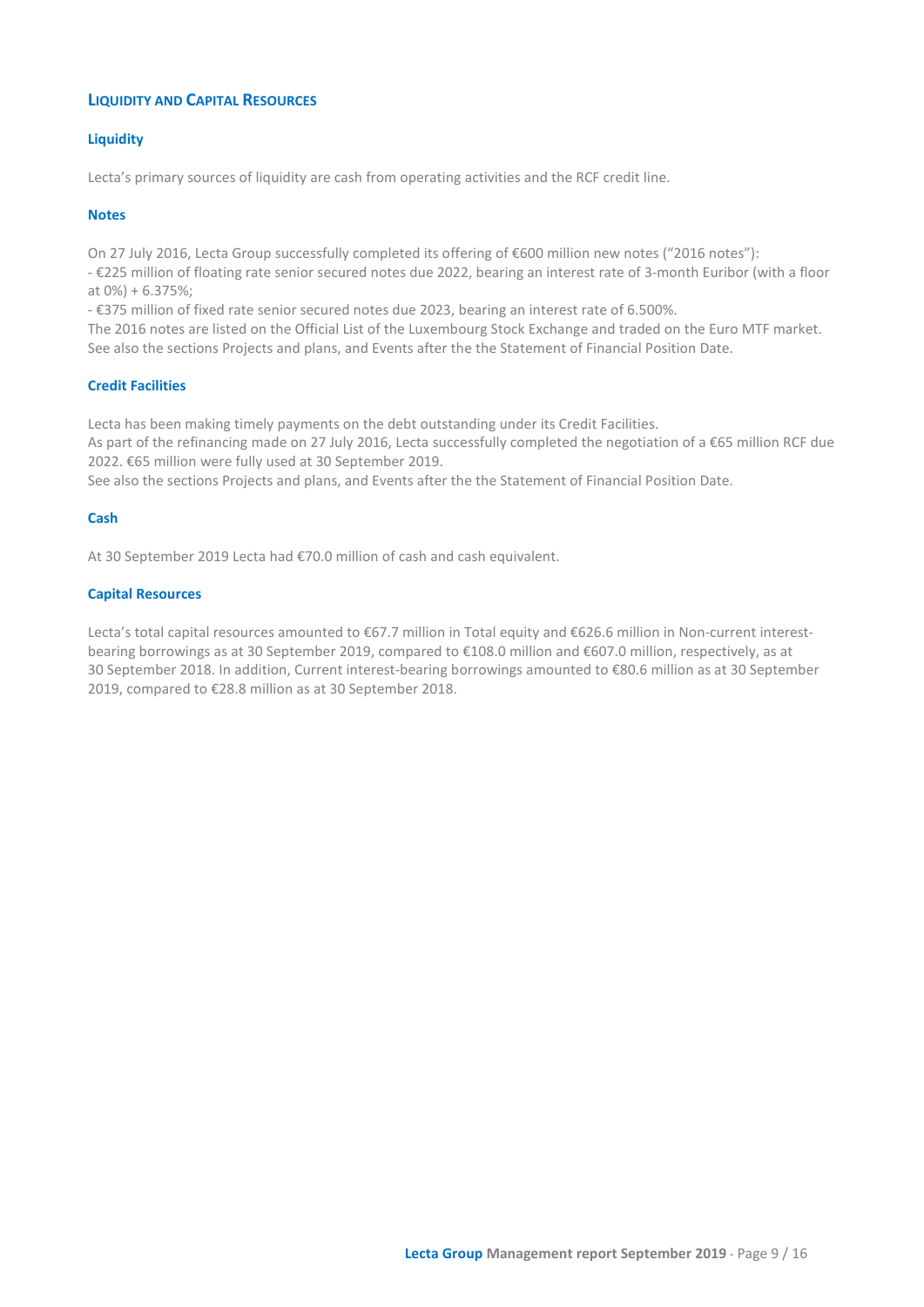# **CASH FLOW**

# **Three Months Ended 30 September 2019 Compared to Three Months Ended 30 September 2018**

|                                                                            |             | Three months ended 30 September |               |
|----------------------------------------------------------------------------|-------------|---------------------------------|---------------|
|                                                                            | 2019        | 2018                            | <b>Change</b> |
| (in millions of euro)                                                      | (unaudited) | (unaudited)                     |               |
| Cash flows from (used in) operating activities                             |             |                                 |               |
| <b>EBITDA</b>                                                              | 13.9        | 26.2                            | $-12.3$       |
| Inventories                                                                | 13.9        | (10.6)                          | $+24.6$       |
| Trade receivables                                                          | 6.4         | (12.0)                          | $+18.4$       |
| Prepayments                                                                | 0.9         | (0.6)                           | $+1.4$        |
| Trade payables                                                             | (35.5)      | (0.4)                           | $-35.1$       |
| Working capital                                                            | (14.3)      | (23.5)                          | $+9.3$        |
| Provisions                                                                 | 3.1         | 1.3                             | $+1.8$        |
| Greenhouse gas emission rights                                             | 0.0         | (1.5)                           | $+1.5$        |
| Proceeds (payments) related to non-recurring items                         | (3.6)       | (0.4)                           | $-3.1$        |
| Income tax paid                                                            | (1.1)       | (3.3)                           | $+2.2$        |
| Net cash flow (used in) / from operating activities                        | (2.0)       | (1.3)                           | $-0.6$        |
| Cash flows from (used in) investing activities                             |             |                                 |               |
| Purchase of property, plant and equipment                                  | (10.6)      | (13.2)                          | $+2.6$        |
| Proceeds from disposal of property, plant and equipment                    | 0.0         | 0.0                             | $-0.0$        |
| Receipt of grants                                                          | (0.8)       | 1.9                             | $-2.6$        |
| Purchase of subsidiary, net of cash acquired                               | (0.0)       | 0.0                             | $-0.0$        |
| Purchase of other assets                                                   | 0.0         | (0.1)                           | $+0.1$        |
| Proceeds from disposal of other assets                                     | 0.0         | 0.1                             | $-0.1$        |
| Net cash flow (used in) / from investing activities                        | (11.4)      | (11.3)                          | $-0.1$        |
| Cash flows from (used in) financing activities                             |             |                                 |               |
| Dividends paid to non-controlling interest                                 | (1.4)       | 0.0                             | $-1.4$        |
| Interest paid                                                              | (20.4)      | (20.5)                          | $+0.2$        |
| Issue costs of borrowings                                                  | (0.0)       | (0.0)                           | $-0.0$        |
| Proceeds from borrowings                                                   | 33.1        | 12.3                            | $+20.8$       |
| Repayment of borrowings                                                    | (1.9)       | (14.0)                          | $+12.1$       |
| Payments of finance lease liabilities                                      | (1.2)       | (0.1)                           | $-1.1$        |
| Net cash flow (used in) / from financing activities                        | 8.1         | (22.3)                          | $+30.5$       |
|                                                                            |             |                                 |               |
| Net increase (decrease) in Cash & Cash equivalents net of banks overdrafts | (5.2)       | (34.9)                          | $+29.7$       |
| Net foreign exchange difference                                            | 0.1         | 0.0                             | $+0.0$        |
| Cash & cash equivalents net of Bank overdrafts at 1 July                   | 51.6        | 80.5                            | $-28.9$       |
| Cash & cash equivalents net of Bank overdrafts at period end               | 46.5        | 45.6                            | $+0.9$        |
| Of which cash and cash equivalents                                         | 70.0        | 68.1                            | $+1.9$        |
| Of which bank overdrafts                                                   | (23.5)      | (22.5)                          | $-1.0$        |

Lecta's cash flows for the three months ended 30 September 2019 and 30 September 2018 were as follows:

During the three months ended 30 September 2019, Lecta's cash and cash equivalents decreased by €8.9 million or -11%, from €78.9 million at 1 July 2019 to €70.0 million at 30 September 2019. The principal uses of cash during the three months ended 30 September 2019 were for Working Capital of €-14.3 million, Payments related to nonrecuring items of €-3.6 million, Purchase of property plant and equipment of €-10.6 million and Interest payments of €-20.4 million.

During the three months ended 30 September 2019, the cash flows used in operating activities were €-2.0 million, €-0.7 million more than cash flow used in operating activities during the three months ended 30 September 2018. The principal sources and uses of cash in operating activities were from:

- Ebitda of €+13.9 million;
- Increase in Working capital of €-14.3 million due to
	- A decrease in inventories (impact of €+13.9 million),
	- A decrease in trade receivables (impact of €+6.4 million) mainly due to lower revenue partly offset by a slight increase in DSO,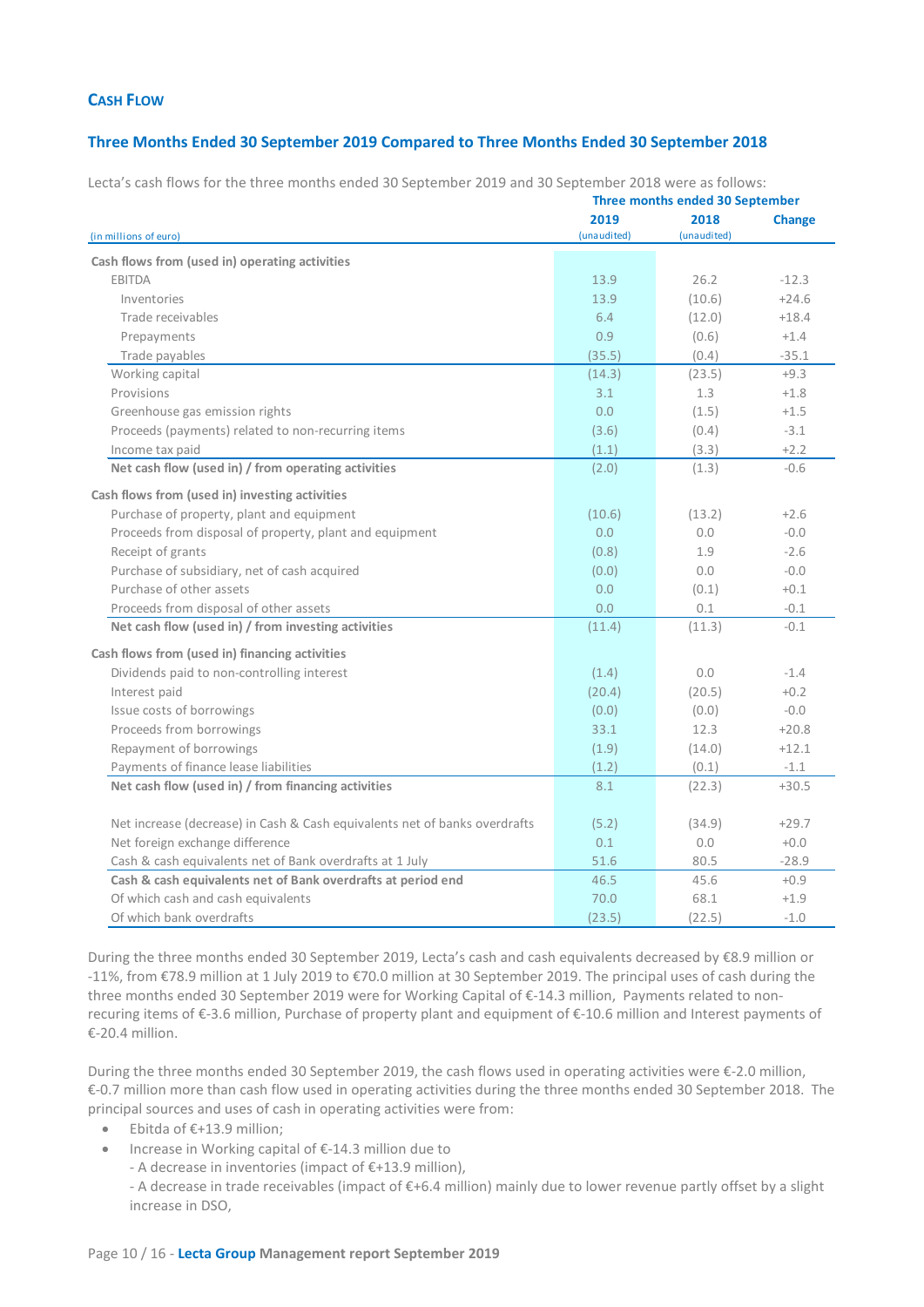- A decrease in prepayments (impact of €+0.9 million), and

- A decrease in trade payables (impact of €-35.5 million) mainly due to decreases in DPO and in consumption of purchased products, raw materials (wood, base paper, pulp and ORM), energy and other variable costs;

- Provisions increase of €+3.1 million;
- Payments related to non-recurring items of €-3.6 million, mainly in relation with the Organization efficiency program and the recapitalization of the group (see also the sections Projects and plans, and Events after the Statement of Financial Position Date);
- Income Tax payments of €-1.1 million;

During the three months ended 30 September 2019, the cash flows used in investing activities were €-11.4 million, €-0.1 million more than the cash flows used in investing activities during the three months ended 30 September 2018. The principal uses and sources of cash in investing activities were from:

- Purchase of property, plant and equipment of €-10.6 million;
- Receipt of Grants of €-0.8 million in relation with White certificates in order to neutralize the profit booked in "Other operating costs except non-recurring items" above Ebitda, as the cash was not collected during the three months ended 30 September 2019.

During the three months ended 30 September 2019, the cash flows from financing activities were €+8.1 million, €30.5 million more than the cash flows used in financing activities during the three months ended 30 September 2018. The principal uses and sources of cash in financing activities were for:

- Dividends paid to non-controlling interest of €-1.4 million;
- Interest paid of €-20.4 million;
- Proceeds from borrowings net of Repayment of borrowings of €+31.2 million;
- Payments of finance lease liabilities of €-1.2 million.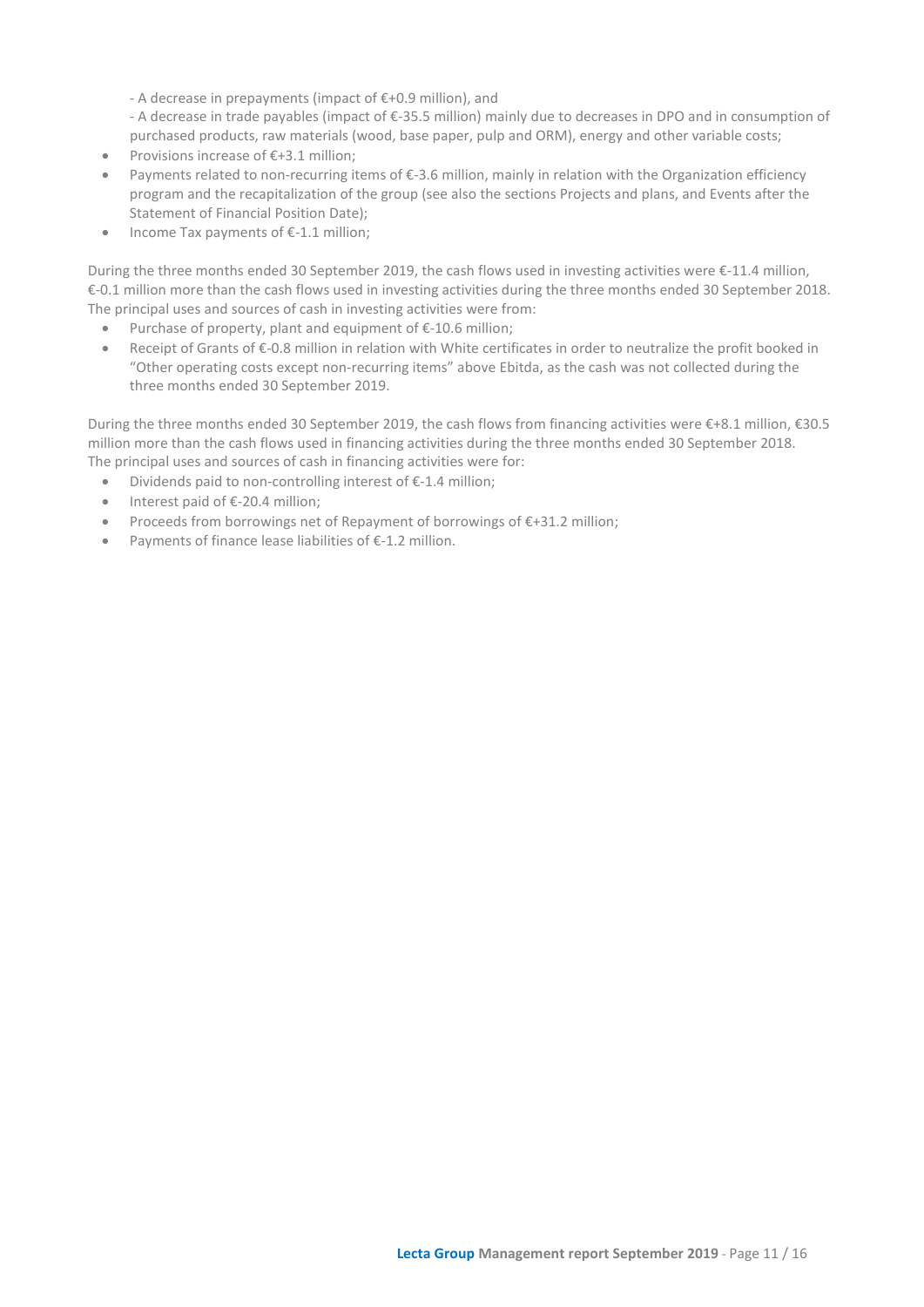# **Nine Months Ended 30 September 2019 Compared to Nine Months Ended 30 September 2018**

| 2019<br>2018<br>(unaudited)<br>(unaudited)<br>(in millions of euro)<br>Cash flows from (used in) operating activities<br>$-23.9$<br><b>EBITDA</b><br>67.4<br>91.3<br>28.4<br>(35.6)<br>$+64.1$<br>Inventories<br>Trade receivables<br>(13.6)<br>$+12.2$<br>(1.4)<br>0.4<br>(1.4)<br>$+1.8$<br>Prepayments<br>Trade payables<br>(88.7)<br>(17.6)<br>$-71.1$<br>Working capital<br>(68.2)<br>$+6.9$<br>(61.3)<br>Provisions<br>2.4<br>1.3<br>$+1.2$<br>Greenhouse gas emission rights<br>(1.9)<br>$+1.7$<br>(3.6)<br>Proceeds (payments) related to non-recurring items<br>(5.6)<br>(3.1)<br>$-2.4$<br>Income tax paid<br>(0.6)<br>(3.8)<br>$+3.2$<br>Net cash flow (used in) / from operating activities<br>0.5<br>$-13.4$<br>13.9<br>Cash flows from (used in) investing activities<br>Purchase of property, plant and equipment<br>(42.1)<br>(63.9)<br>$+21.8$<br>Proceeds from disposal of property, plant and equipment<br>0.1<br>0.2<br>$-0.1$<br>Receipt of grants<br>2.1<br>4.1<br>$-2.0$<br>Purchase of subsidiary, net of cash acquired<br>0.0<br>0.0<br>$+0.0$<br>Purchase of other assets<br>$-0.0$<br>(0.0)<br>(0.0)<br>0.5<br>0.2<br>Proceeds from disposal of other assets<br>$+0.3$<br>Net cash flow (used in) / from investing activities<br>(39.4)<br>(59.5)<br>$+20.1$<br>Cash flows from (used in) financing activities<br>Dividends paid to non-controlling interest<br>(1.4)<br>(0.2)<br>$-1.2$<br>Interest paid<br>(50.0)<br>(50.9)<br>$+1.0$<br>Issue costs of borrowings<br>(0.1)<br>$-0.0$<br>(0.0)<br>Proceeds from borrowings<br>68.1<br>66.8<br>$+1.3$<br>Repayment of borrowings<br>$+32.8$<br>(17.8)<br>(50.6)<br>Payments of finance lease liabilities<br>(3.7)<br>(0.5)<br>$-3.2$<br>Net cash flow (used in) / from financing activities<br>(4.7)<br>(35.4)<br>$+30.6$<br>Net increase (decrease) in Cash & Cash equivalents net of banks overdrafts<br>(43.7)<br>(81.0)<br>$+37.3$<br>Net foreign exchange difference<br>0.1<br>0.2<br>$-0.1$<br>Cash & cash equivalents net of Bank overdrafts at 1 January<br>90.0<br>126.4<br>$-36.3$<br>Cash & cash equivalents net of Bank overdrafts at period end<br>46.5<br>45.6<br>$+0.9$<br>Of which cash and cash equivalents<br>70.0<br>68.1<br>$+1.9$ |  | Nine months ended 30 September |               |
|------------------------------------------------------------------------------------------------------------------------------------------------------------------------------------------------------------------------------------------------------------------------------------------------------------------------------------------------------------------------------------------------------------------------------------------------------------------------------------------------------------------------------------------------------------------------------------------------------------------------------------------------------------------------------------------------------------------------------------------------------------------------------------------------------------------------------------------------------------------------------------------------------------------------------------------------------------------------------------------------------------------------------------------------------------------------------------------------------------------------------------------------------------------------------------------------------------------------------------------------------------------------------------------------------------------------------------------------------------------------------------------------------------------------------------------------------------------------------------------------------------------------------------------------------------------------------------------------------------------------------------------------------------------------------------------------------------------------------------------------------------------------------------------------------------------------------------------------------------------------------------------------------------------------------------------------------------------------------------------------------------------------------------------------------------------------------------------------------------------------------------------------------------------------------------------------------------------------------------|--|--------------------------------|---------------|
|                                                                                                                                                                                                                                                                                                                                                                                                                                                                                                                                                                                                                                                                                                                                                                                                                                                                                                                                                                                                                                                                                                                                                                                                                                                                                                                                                                                                                                                                                                                                                                                                                                                                                                                                                                                                                                                                                                                                                                                                                                                                                                                                                                                                                                    |  |                                | <b>Change</b> |
|                                                                                                                                                                                                                                                                                                                                                                                                                                                                                                                                                                                                                                                                                                                                                                                                                                                                                                                                                                                                                                                                                                                                                                                                                                                                                                                                                                                                                                                                                                                                                                                                                                                                                                                                                                                                                                                                                                                                                                                                                                                                                                                                                                                                                                    |  |                                |               |
|                                                                                                                                                                                                                                                                                                                                                                                                                                                                                                                                                                                                                                                                                                                                                                                                                                                                                                                                                                                                                                                                                                                                                                                                                                                                                                                                                                                                                                                                                                                                                                                                                                                                                                                                                                                                                                                                                                                                                                                                                                                                                                                                                                                                                                    |  |                                |               |
|                                                                                                                                                                                                                                                                                                                                                                                                                                                                                                                                                                                                                                                                                                                                                                                                                                                                                                                                                                                                                                                                                                                                                                                                                                                                                                                                                                                                                                                                                                                                                                                                                                                                                                                                                                                                                                                                                                                                                                                                                                                                                                                                                                                                                                    |  |                                |               |
|                                                                                                                                                                                                                                                                                                                                                                                                                                                                                                                                                                                                                                                                                                                                                                                                                                                                                                                                                                                                                                                                                                                                                                                                                                                                                                                                                                                                                                                                                                                                                                                                                                                                                                                                                                                                                                                                                                                                                                                                                                                                                                                                                                                                                                    |  |                                |               |
|                                                                                                                                                                                                                                                                                                                                                                                                                                                                                                                                                                                                                                                                                                                                                                                                                                                                                                                                                                                                                                                                                                                                                                                                                                                                                                                                                                                                                                                                                                                                                                                                                                                                                                                                                                                                                                                                                                                                                                                                                                                                                                                                                                                                                                    |  |                                |               |
|                                                                                                                                                                                                                                                                                                                                                                                                                                                                                                                                                                                                                                                                                                                                                                                                                                                                                                                                                                                                                                                                                                                                                                                                                                                                                                                                                                                                                                                                                                                                                                                                                                                                                                                                                                                                                                                                                                                                                                                                                                                                                                                                                                                                                                    |  |                                |               |
|                                                                                                                                                                                                                                                                                                                                                                                                                                                                                                                                                                                                                                                                                                                                                                                                                                                                                                                                                                                                                                                                                                                                                                                                                                                                                                                                                                                                                                                                                                                                                                                                                                                                                                                                                                                                                                                                                                                                                                                                                                                                                                                                                                                                                                    |  |                                |               |
|                                                                                                                                                                                                                                                                                                                                                                                                                                                                                                                                                                                                                                                                                                                                                                                                                                                                                                                                                                                                                                                                                                                                                                                                                                                                                                                                                                                                                                                                                                                                                                                                                                                                                                                                                                                                                                                                                                                                                                                                                                                                                                                                                                                                                                    |  |                                |               |
|                                                                                                                                                                                                                                                                                                                                                                                                                                                                                                                                                                                                                                                                                                                                                                                                                                                                                                                                                                                                                                                                                                                                                                                                                                                                                                                                                                                                                                                                                                                                                                                                                                                                                                                                                                                                                                                                                                                                                                                                                                                                                                                                                                                                                                    |  |                                |               |
|                                                                                                                                                                                                                                                                                                                                                                                                                                                                                                                                                                                                                                                                                                                                                                                                                                                                                                                                                                                                                                                                                                                                                                                                                                                                                                                                                                                                                                                                                                                                                                                                                                                                                                                                                                                                                                                                                                                                                                                                                                                                                                                                                                                                                                    |  |                                |               |
|                                                                                                                                                                                                                                                                                                                                                                                                                                                                                                                                                                                                                                                                                                                                                                                                                                                                                                                                                                                                                                                                                                                                                                                                                                                                                                                                                                                                                                                                                                                                                                                                                                                                                                                                                                                                                                                                                                                                                                                                                                                                                                                                                                                                                                    |  |                                |               |
|                                                                                                                                                                                                                                                                                                                                                                                                                                                                                                                                                                                                                                                                                                                                                                                                                                                                                                                                                                                                                                                                                                                                                                                                                                                                                                                                                                                                                                                                                                                                                                                                                                                                                                                                                                                                                                                                                                                                                                                                                                                                                                                                                                                                                                    |  |                                |               |
|                                                                                                                                                                                                                                                                                                                                                                                                                                                                                                                                                                                                                                                                                                                                                                                                                                                                                                                                                                                                                                                                                                                                                                                                                                                                                                                                                                                                                                                                                                                                                                                                                                                                                                                                                                                                                                                                                                                                                                                                                                                                                                                                                                                                                                    |  |                                |               |
|                                                                                                                                                                                                                                                                                                                                                                                                                                                                                                                                                                                                                                                                                                                                                                                                                                                                                                                                                                                                                                                                                                                                                                                                                                                                                                                                                                                                                                                                                                                                                                                                                                                                                                                                                                                                                                                                                                                                                                                                                                                                                                                                                                                                                                    |  |                                |               |
|                                                                                                                                                                                                                                                                                                                                                                                                                                                                                                                                                                                                                                                                                                                                                                                                                                                                                                                                                                                                                                                                                                                                                                                                                                                                                                                                                                                                                                                                                                                                                                                                                                                                                                                                                                                                                                                                                                                                                                                                                                                                                                                                                                                                                                    |  |                                |               |
|                                                                                                                                                                                                                                                                                                                                                                                                                                                                                                                                                                                                                                                                                                                                                                                                                                                                                                                                                                                                                                                                                                                                                                                                                                                                                                                                                                                                                                                                                                                                                                                                                                                                                                                                                                                                                                                                                                                                                                                                                                                                                                                                                                                                                                    |  |                                |               |
|                                                                                                                                                                                                                                                                                                                                                                                                                                                                                                                                                                                                                                                                                                                                                                                                                                                                                                                                                                                                                                                                                                                                                                                                                                                                                                                                                                                                                                                                                                                                                                                                                                                                                                                                                                                                                                                                                                                                                                                                                                                                                                                                                                                                                                    |  |                                |               |
|                                                                                                                                                                                                                                                                                                                                                                                                                                                                                                                                                                                                                                                                                                                                                                                                                                                                                                                                                                                                                                                                                                                                                                                                                                                                                                                                                                                                                                                                                                                                                                                                                                                                                                                                                                                                                                                                                                                                                                                                                                                                                                                                                                                                                                    |  |                                |               |
|                                                                                                                                                                                                                                                                                                                                                                                                                                                                                                                                                                                                                                                                                                                                                                                                                                                                                                                                                                                                                                                                                                                                                                                                                                                                                                                                                                                                                                                                                                                                                                                                                                                                                                                                                                                                                                                                                                                                                                                                                                                                                                                                                                                                                                    |  |                                |               |
|                                                                                                                                                                                                                                                                                                                                                                                                                                                                                                                                                                                                                                                                                                                                                                                                                                                                                                                                                                                                                                                                                                                                                                                                                                                                                                                                                                                                                                                                                                                                                                                                                                                                                                                                                                                                                                                                                                                                                                                                                                                                                                                                                                                                                                    |  |                                |               |
|                                                                                                                                                                                                                                                                                                                                                                                                                                                                                                                                                                                                                                                                                                                                                                                                                                                                                                                                                                                                                                                                                                                                                                                                                                                                                                                                                                                                                                                                                                                                                                                                                                                                                                                                                                                                                                                                                                                                                                                                                                                                                                                                                                                                                                    |  |                                |               |
|                                                                                                                                                                                                                                                                                                                                                                                                                                                                                                                                                                                                                                                                                                                                                                                                                                                                                                                                                                                                                                                                                                                                                                                                                                                                                                                                                                                                                                                                                                                                                                                                                                                                                                                                                                                                                                                                                                                                                                                                                                                                                                                                                                                                                                    |  |                                |               |
|                                                                                                                                                                                                                                                                                                                                                                                                                                                                                                                                                                                                                                                                                                                                                                                                                                                                                                                                                                                                                                                                                                                                                                                                                                                                                                                                                                                                                                                                                                                                                                                                                                                                                                                                                                                                                                                                                                                                                                                                                                                                                                                                                                                                                                    |  |                                |               |
|                                                                                                                                                                                                                                                                                                                                                                                                                                                                                                                                                                                                                                                                                                                                                                                                                                                                                                                                                                                                                                                                                                                                                                                                                                                                                                                                                                                                                                                                                                                                                                                                                                                                                                                                                                                                                                                                                                                                                                                                                                                                                                                                                                                                                                    |  |                                |               |
|                                                                                                                                                                                                                                                                                                                                                                                                                                                                                                                                                                                                                                                                                                                                                                                                                                                                                                                                                                                                                                                                                                                                                                                                                                                                                                                                                                                                                                                                                                                                                                                                                                                                                                                                                                                                                                                                                                                                                                                                                                                                                                                                                                                                                                    |  |                                |               |
|                                                                                                                                                                                                                                                                                                                                                                                                                                                                                                                                                                                                                                                                                                                                                                                                                                                                                                                                                                                                                                                                                                                                                                                                                                                                                                                                                                                                                                                                                                                                                                                                                                                                                                                                                                                                                                                                                                                                                                                                                                                                                                                                                                                                                                    |  |                                |               |
|                                                                                                                                                                                                                                                                                                                                                                                                                                                                                                                                                                                                                                                                                                                                                                                                                                                                                                                                                                                                                                                                                                                                                                                                                                                                                                                                                                                                                                                                                                                                                                                                                                                                                                                                                                                                                                                                                                                                                                                                                                                                                                                                                                                                                                    |  |                                |               |
|                                                                                                                                                                                                                                                                                                                                                                                                                                                                                                                                                                                                                                                                                                                                                                                                                                                                                                                                                                                                                                                                                                                                                                                                                                                                                                                                                                                                                                                                                                                                                                                                                                                                                                                                                                                                                                                                                                                                                                                                                                                                                                                                                                                                                                    |  |                                |               |
|                                                                                                                                                                                                                                                                                                                                                                                                                                                                                                                                                                                                                                                                                                                                                                                                                                                                                                                                                                                                                                                                                                                                                                                                                                                                                                                                                                                                                                                                                                                                                                                                                                                                                                                                                                                                                                                                                                                                                                                                                                                                                                                                                                                                                                    |  |                                |               |
|                                                                                                                                                                                                                                                                                                                                                                                                                                                                                                                                                                                                                                                                                                                                                                                                                                                                                                                                                                                                                                                                                                                                                                                                                                                                                                                                                                                                                                                                                                                                                                                                                                                                                                                                                                                                                                                                                                                                                                                                                                                                                                                                                                                                                                    |  |                                |               |
|                                                                                                                                                                                                                                                                                                                                                                                                                                                                                                                                                                                                                                                                                                                                                                                                                                                                                                                                                                                                                                                                                                                                                                                                                                                                                                                                                                                                                                                                                                                                                                                                                                                                                                                                                                                                                                                                                                                                                                                                                                                                                                                                                                                                                                    |  |                                |               |
|                                                                                                                                                                                                                                                                                                                                                                                                                                                                                                                                                                                                                                                                                                                                                                                                                                                                                                                                                                                                                                                                                                                                                                                                                                                                                                                                                                                                                                                                                                                                                                                                                                                                                                                                                                                                                                                                                                                                                                                                                                                                                                                                                                                                                                    |  |                                |               |
|                                                                                                                                                                                                                                                                                                                                                                                                                                                                                                                                                                                                                                                                                                                                                                                                                                                                                                                                                                                                                                                                                                                                                                                                                                                                                                                                                                                                                                                                                                                                                                                                                                                                                                                                                                                                                                                                                                                                                                                                                                                                                                                                                                                                                                    |  |                                |               |
| Of which bank overdrafts<br>(23.5)<br>(22.5)<br>$-1.0$                                                                                                                                                                                                                                                                                                                                                                                                                                                                                                                                                                                                                                                                                                                                                                                                                                                                                                                                                                                                                                                                                                                                                                                                                                                                                                                                                                                                                                                                                                                                                                                                                                                                                                                                                                                                                                                                                                                                                                                                                                                                                                                                                                             |  |                                |               |

Lecta's cash flows for the nine months ended 30 September 2019 and 30September 2018 were as follows:

During the nine months ended 30 September 2019, Lecta's cash and cash equivalents decreased by €37.3 million or -35%, from €107.2 million at 1 Jan 2019 to €70.0 million at 30 September 2019. The principal uses of cash during the nine months ended 30 September 2019 were for Working Capital of €-61.3 million, Payments related to non-recurring items of €-5.6 million, Purchase of property plant and equipment of €-42.1 million and Interest payments of €-50.0 million.

During the nine months ended 30 September 2019, the cash flows from operating activities were €+0.5 million, €13.4 million less than cash flow from operating activities during the nine months ended 30 September 2018. The principal sources and uses of cash in operating activities were from:

- Ebitda of €+67.4 million;
- Increase in Working capital of €-61.3 million due to
	- A decrease in inventories (impact of €+28.4 million),
	- An increase in trade receivables (impact of €-1.4 million) mainly due to a slight increase in DSO partly offset by lower revenue,
	- A decrease in prepayments (impact of €+0.4 million),
	- A decrease in trade payables (impact of €-88.7 million) mainly due to a decrease in DPO and to a decrease in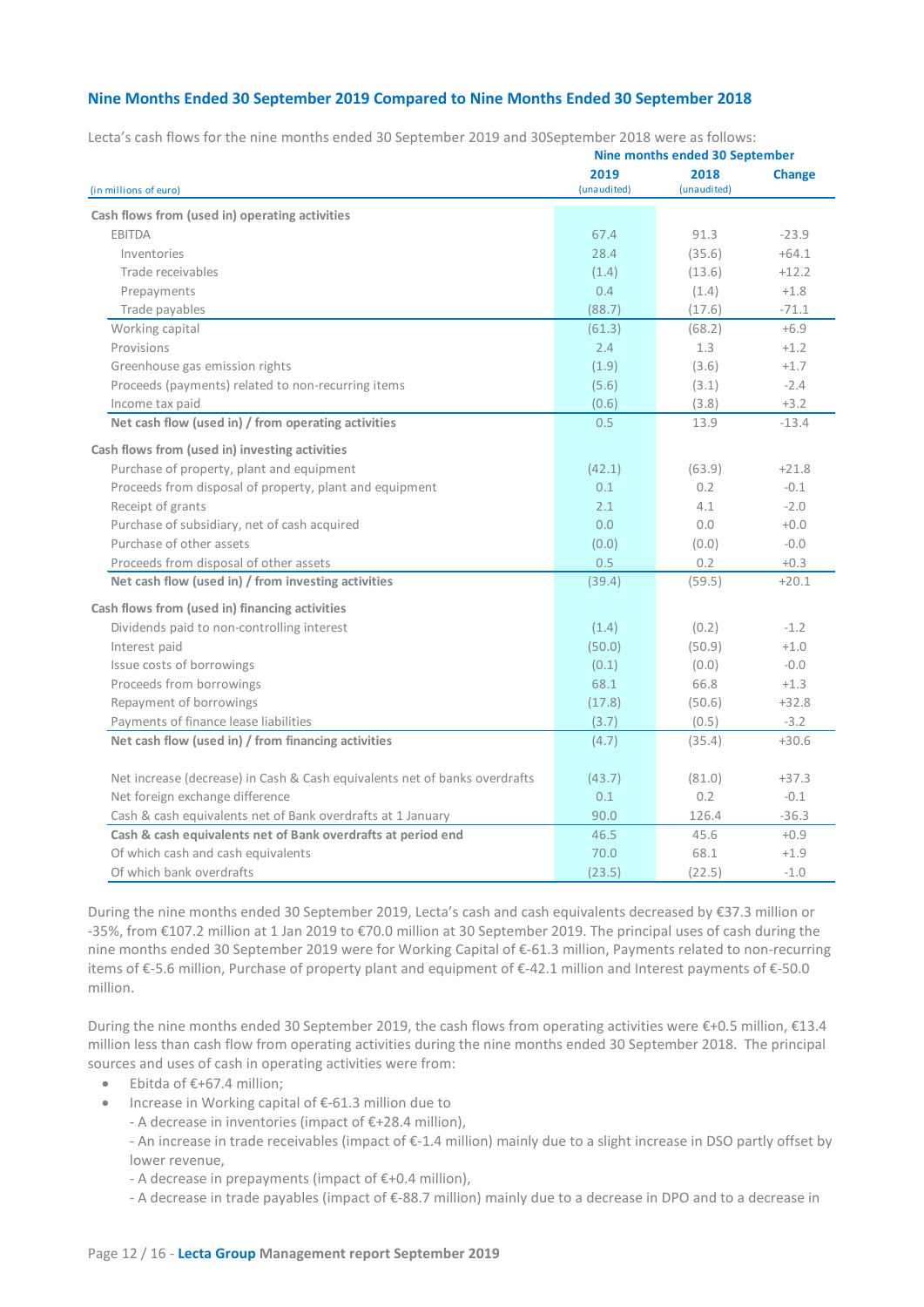consumption of purchased products, raw materials (wood, base paper, pulp and ORM), energy and other variable costs;

- Provisions of €+2.4 million;
- Payments related to the purchase of Greenhouse gas emission rights of €-1.9 million;
- Payments related to non-recurring items of €-5.6 million, mainly in relation with the Organization efficiency program and the recapitalization of the Group (see also the sections Projects and plans, and Events after the Statement of Financial Position Date);
- Income tax payments of €-0.6 million.

During the nine months ended 30 September 2019, the cash flows used in investing activities were €-39.4 million, €20.2 million less than the cash flows used in investing activities during the nine months ended 30 September 2018. The principal uses and sources of cash in investing activities were from:

- Purchase of property, plant and equipment of  $\epsilon$ -42.1 million;
- Receipt of Grants of €2.1 million in relation with White certificates.

During the nine months ended 30 September 2019, the cash flows used in financing activities were €-4.7 million, €30.6 million less than the cash flows used in financing activities during the nine months ended 30 September 2018. The principal uses and sources of cash in financing activities were for:

- Dividends paid to non-controlling interests of € -1.4 million;
- Interest paid of €-50.0 million;
- Proceeds from borrowings net of Repayment of borrowings of €+50.3 million;
- Payments of finance lease liabilities of €-3.7 million.

# **PROJECTS AND PLANS**

The Management has Board authorization to explore projects aimed at (i) the simplification of the Group structure from a corporate and tax standpoint, (ii) the optimization of the operating organization, (iii) the strengthening of its specialty papers and merchanting operations, (iv) the identification of exit opportunities, and (v) the recapitalization of the Group (see also the section Events after the statement of financial position).

# **Capital Expenditures and Investments**

In the three months ended 30 September 2019, capital expenditures were €10.6 million, i.e. €1.7 million for major paper machine rebuilds, €1.8 million for cost reduction and productivity improvement, €3.5 million for maintenance, €2.1 million for information technology, €1.1 million for environment and safety, and a decrease in capital payables of €0.4 million.

In the nine months ended 30 September 2019, capital expenditures were €43.0 million, i.e. €6.0 million for major paper machine rebuilds, €19.4 million for cost reduction and productivity improvement, €6.6 million for maintenance, €5.4 million for information technology, €4.0 million for environment and safety, and a decrease in capital payables of €1.7 million.

As at 1 January 2019, following the implementation of IFRS 16 "Leases", Property, plant and equipment included €24.8 million of Right-Of-Use assets (see Note 1.2 to the Interim Financial statements).

# **Organization Efficiency Program**

The integration process covers Lecta industrial operations in Italy, France and Spain, as well as the paper distribution ones in the same countries and, additionally, Portugal. Within the Organization efficiency program, Lecta planned several cost reduction projects.

For the three-month period ended 30 September 2019 the restructuring cash cost associated to Lecta efficiency programs was €1.6 million, reported in the line "Non-recurring items".

For the nine-month period ended 30 September 2019 the restructuring cash cost associated to Lecta efficiency programs was €3.1 million, reported in the line "Non-recurring items".

Organization Efficiency Program allows Lecta to maintain the labor costs in spite of salary increases and new job positions in relation with the investments in Specialties.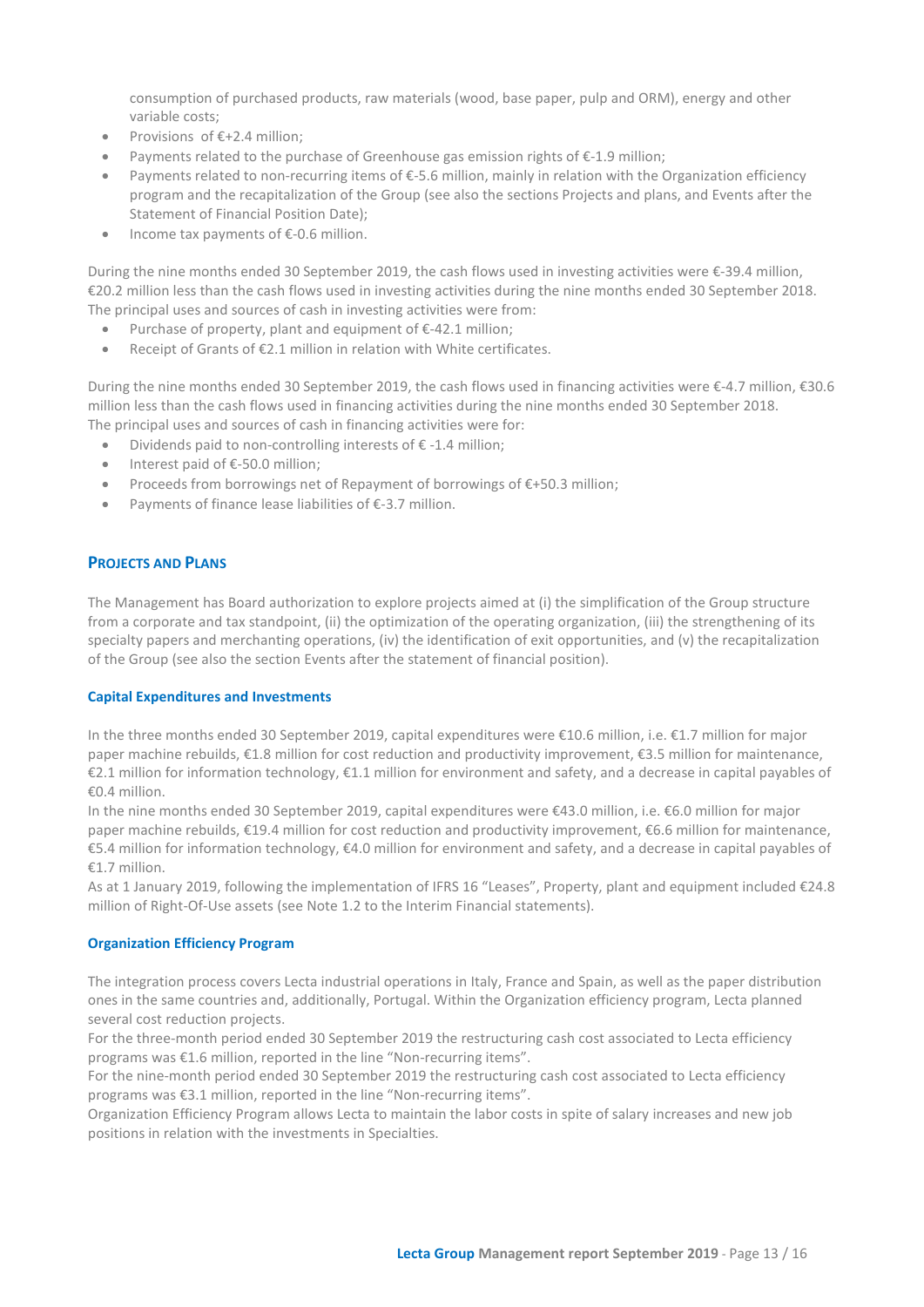# **EVENTS AFTER THE STATEMENT OF FINANCIAL POSITION DATE**

On 1 November 2019, Lecta SA ("**Lecta**") announced that a Lock-Up Agreement ("**LUA**") was entered into by Lecta, certain of its subsidiaries, a majority of holders of its existing senior secured fixed rate notes ("**Fixed Rate Notes**") and senior secured floating rate notes ("**Floating Rate Notes**") (together the "**Existing Notes**") (see Note 3.1) and holders of the majority in value of the existing debt under the Group's revolving credit facility ("**RCF**"), pursuant to which the parties thereto agreed, among other things, to take all actions which are reasonably requested and necessary in order to support, implement and facilitate the implementation of a comprehensive recapitalization transaction ("**Recapitalization**").

Execution of the LUA marked an important step in Lecta's efforts to implement the Recapitalization, which will materially strengthen and deleverage the Group's balance sheet and enhance its liquidity position to allow it to continue its transformation into a specialty paper group of companies. It is intended that the restructured Group will be controlled by the holders of the Existing Notes following the completion of the Recapitalization (the "**Effective Date**").

On 27 November 2019, Lecta announced that:

(i) 83% of the aggregate outstanding principal under the Existing Notes; and

(ii) 69% of the outstanding principal amount under the RCF,

have entered into or acceded to the LUA. Accordingly, sufficient holders of the Existing Notes have signed-up for the purpose of the Group being proposing the Scheme (as described below).

In addition, the Group is improving its working capital facilities. The Group:

(i) Has entered into a receivables factoring financing in France with La Banque Postale in an amount up to € 50 million; (ii) Is in an advanced stage of negotiation to implement a receivables securitization in Spain in an amount exceeding €40 million.

Furthermore, further to the constructive discussions between the Group and certain French authorities, the Group received comfort letters regarding the support of the group's operations in France and expects to obtain further commitments by the relevant authorities around the Effective Date.

Lecta has engaged Lucid Issuer Services Limited to act as calculation agent under the LUA ("**Calculation Agent**"). The noteholders are encouraged to contact the Calculation Agent at [lecta@lucid-is.com](mailto:lecta@lucid-is.com) to access further information relating to the Recapitalization and for details of how to accede to the LUA.

# **The LUA**

The parties to the LUA have, broadly, agreed to support the implementation of the Recapitalization on the basis of the agreed terms set out below. In particular, it is worth noting that:

- The holders of Floating Rate Notes agreed to forbear from exercising any rights arising from Lecta's nonpayment of interest in respect of those notes which would otherwise have been payable on 1 November 2019;
- The holders of the Existing Notes have agreed to forbear from taking any enforcement action that they would otherwise be entitled to take as a result of any default.

# *Key Terms of Recapitalization*

- 1. The existing €65 million RCF is fully repaid, and a new super senior multicurrency RCF in an amount of €115 million ("**New RCF**") is made available to the Group on or around the Effective Date. It is contemplated that the New RCF will mature two years from the Effective Date, subject to a one-year extension at the new Group's election. The New RCF will rank senior to the New Senior Notes (which are described below).
- 2. The Existing Notes will be released by the holders of those notes in consideration for:
	- (i) €200 million of new senior secured notes ("**New Senior Notes**") which will bear cash interest at a rate of EURIBOR (subject to a zero floor) plus a margin equal to 6.00% per annum, and mature five years from the Effective Date. The New Senior Notes will be secured, listed on the Official List of the Luxembourg Stock Exchange, have standard protections and are expected to be rated. The New Senior Notes will be structurally and contractually subordinated to the New RCF;
	- (ii) €95 million of new junior unsecured notes ("**Junior Notes**"), which will bear cash interest at the rate of EURIBOR (subject to a zero floor) plus a margin equal to 0.25% per annum and a capitalized PIK interest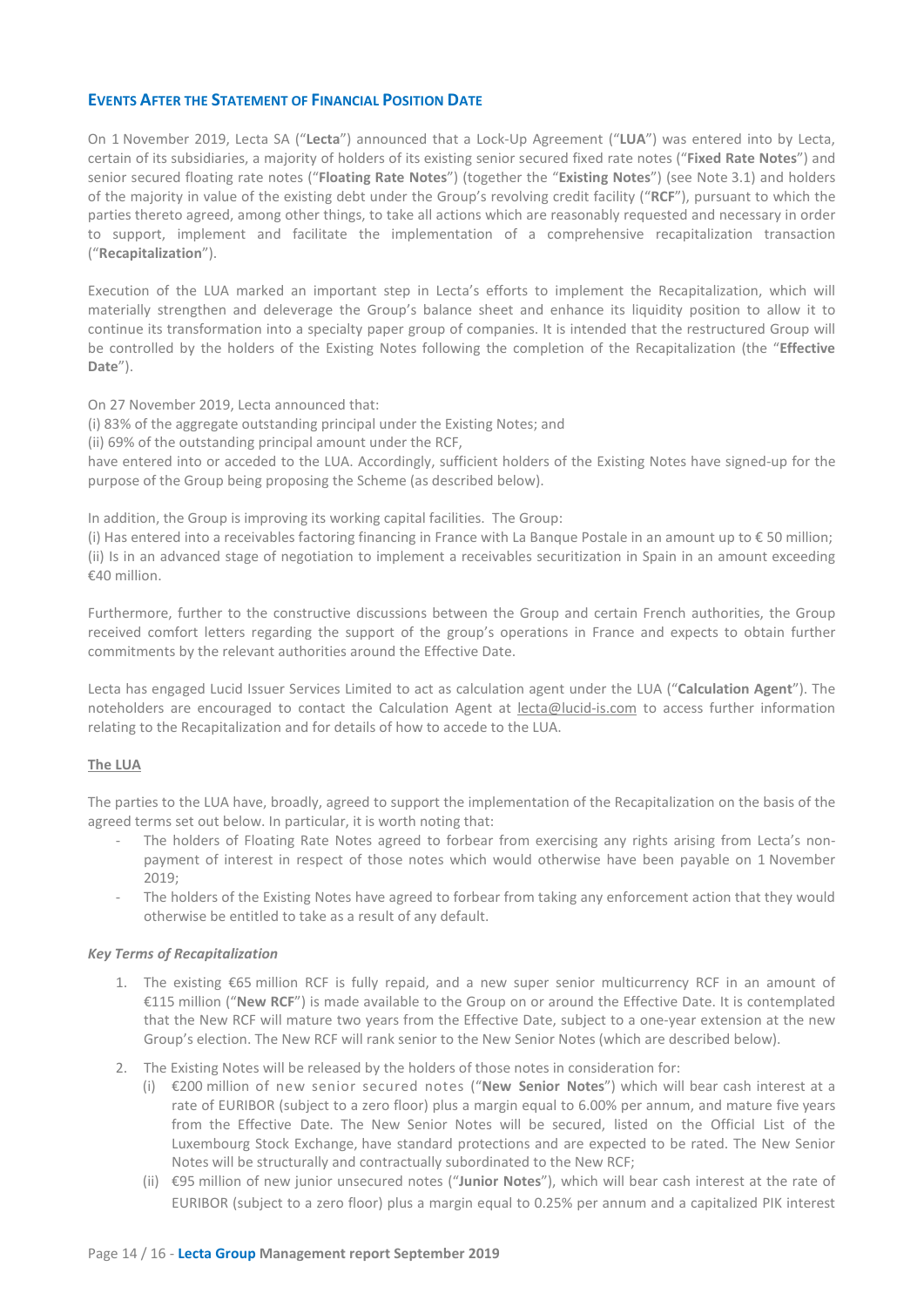at a rate of 7.00%, and mature eight years from the Effective Date. The Junior Notes are expected to be rated and will (i) sit outside the Consolidation Perimeter of the operating group, (ii) be structurally and contractually subordinated to the New Senior Notes and the New RCF (iii) have no security or guarantees; and

- (iii) Ordinary shares representing 95% of the share capital of a newly incorporated entity ("**Topco**"), which will be the top company in the restructured Group on a fully diluted basis and contractually stapled to the Junior Notes (the "**New Equity**"), representing equity ownership in the Group.
- 3. The holders of Fixed Rate Notes and Floating Rate Notes who have acceded to the LUA on or before 29 November 2019 (and who do not breach the LUA in any material way) will receive a consent fee, pursuant to the issuance (i) of €5 million of Junior Notes and (ii) of 5% of shares in Topco.

# *Implementation*

An English scheme of arrangement ("**Scheme**") is being proposed to facilitate the implementation of the broader Recapitalization. The Scheme will only become effective and legally binding following

(1) Approval by a majority in number representing 75% in value of the Existing Notes present and voting,

(2) The Court making an order sanctioning the Scheme; and

(3) A copy of such order being filed at Companies House.

In order to launch the Scheme, certain other condition will need to have been achieved.

# **Projected Financial Information**

A summary of the Group's projected financial information is set out below:

| In $\epsilon$ million    | 2019       | 2020  | 2021  | 2022  | 2023  |
|--------------------------|------------|-------|-------|-------|-------|
| Net Sales                | 1,294      | 1,375 | 1.408 | 1.451 | 1,429 |
| <b>EBITDA</b>            | $93^{(1)}$ | 122   | 134   | 152   | 151   |
| Capex                    | 60         | 99    | 80    | 42    | 30    |
| Unlevered Free Cash Flow | (59)       | 15    | 43    | 93    | 108   |

#### *(1) Includes €19m of non-recurring items, of which €10m are non-cash items relating to valuation adjustments to inventories*

The Group's EBITDA for the financial year 2019 is projected at €93 million. The projected figure takes into account €19 million of non-recurrent but operating charges, predominantly comprising:

- Losses related to the challenging implementation of the ERP system in Riva del Garda Italy paper mill (circa €8 million); and
- Expenses relating to valuation adjustments to WIP and Finished Goods inventories (a non-cash impact of circa €10 million).

The segmental split of the projected EBITDA for the financial year 2019 is set out below:

- Specialties: €55 million *(59%);*
- CWF: €29 million *(32%);*
- Purchased Products: €9 million *(10%).*

EBITDA is projected to increase from €93 million in 2019 (€112 million excluding non-recurrent but operating charges) to €151 million in 2023. This increase is primarily driven by growth in the Specialties segment, particularly as a result of

(i) The ramp up of investments in thermal and self-adhesive paper products (which have largely been incurred); and (ii) New capital expenditure in Condat for the transformation of Line 8 to Glassine paper and power / energy improvements.

# **Next Steps**

The Group will continue working with its financial stakeholders to implement the Recapitalization and expects to complete the Recapitalization in Q1 2020.

Questions about the Recapitalization and details of how to accede to the LUA have to be directed to Lucid at the telephone numbers and addresses listed below. All holders of the Existing Notes are eligible to participate in the LUA.